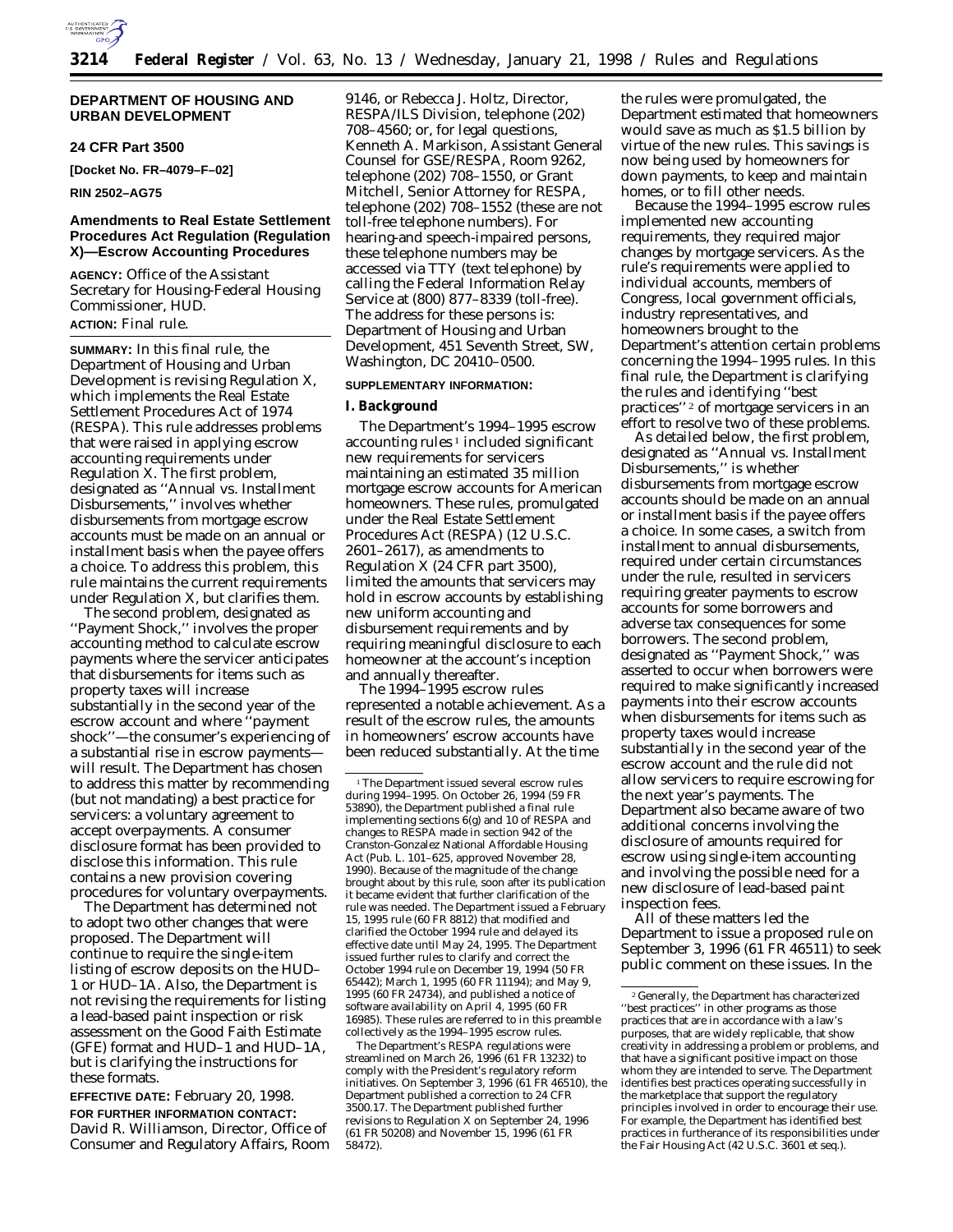proposed rule, the Department offered a variety of approaches to address these matters in the most economical and efficient way. The Department recognized that the rules were new and industry and consumer adjustments were underway. Consequently, the choices included keeping the requirements the same, but clarifying them, or doing nothing.

In the Department's proposal, the Secretary pointed out that any amendments to the rule must further the following three principles:

(1) Reduce the cost of homeownership by ensuring that funds are not held in escrow accounts in excess of the amounts that are necessary to pay expenses for the mortgaged property and allowed by law;

(2) Establish reasonable, uniform practices for escrow accounting; and

(3) Provide servicers with clear, specific guidance on the requirements of section 10 of the Real Estate Settlement Procedures Act of 1974 (RESPA), which governs escrow accounting procedures.

Following receipt of comments under the proposed rule, as detailed below, the Department determined that many of the initial problems in implementing the escrow rules were being resolved as the industry and the public adjusted to the new requirements. Specifically with respect to the choice of annual vs. installment disbursements, consumers' accounts that had been changed as a result of the implementation of the rule had stabilized and had not been changed again. However, there remains a need for the Department to clarify and elucidate current requirements in this final rule.

With regard to the ''payment shock'' problem, the Department determined, based on the comments, that extensive additional regulatory changes are not required and could prove detrimental to consumers. Instead, the Department determined that this problem would be better resolved by identifying and sharing best practices of servicers. In this context, servicers should, as a best practice, provide a simple notice to consumers to allow them voluntarily to increase their payments to their accounts. A new provision in 24 CFR 3500.17(f)(2)(iii) sets forth procedures if voluntary overpayment agreements are obtained.

The Department also determined not to adopt other changes to the Good Faith Estimate (GFE), HUD–1, and HUD–1A that were proposed to address the other matters raised in the proposed rule. Based on the comments received, the Department determined that new requirements on these subjects were not necessary. Current disclosure

requirements are generally useful and sufficient; more significant changes at this time could serve to confuse matters while the market is still adjusting to the relatively new rules. Moreover, the Department has recently issued a new settlement booklet for consumers entitled ''Buying Your Home, Settlement Costs and Helpful Information,'' published on June 11, 1997 (62 FR 31982), which includes guidance on lead inspections during the homebuying process. To complement these new materials, the Department is making one minor clarification to the instructions for the HUD–1 regarding lead-based paint disclosures.

In sum, the regulatory record, described in detail below, makes very clear that this subject involves complex matters that in many cases are better resolved by allowing time for accounting systems and consumers alike to adjust. In this final rule, the Department continues to protect homeowners by maintaining escrow accounting requirements and limits without change. At the same time, in the interest of reducing homeownership costs, establishing uniform practices, and providing clear specific guidance, the rule makes modest clarifications to ensure that servicers do not unnecessarily incur additional costs that would ultimately be passed on to American homeowners.

In applying the significant protections under RESPA—including the limits on the amounts in mortgage escrow accounts—the Department is mindful that it must carry out RESPA's important requirements in a manner that is true to RESPA's consumer protection purposes. These purposes include ensuring that consumers are protected from unnecessarily high costs that may come from abusive practices by servicers.

This preamble continues with a background discussion of the legal requirements under section 10 of RESPA and the Department's prior rulemakings. Following the background discussion, the preamble discusses the issues addressed in the proposed rule and details the many comments received on the proposed rule. These comments informed the Department and shaped today's rule. Finally, the preamble discusses this final rule.

#### **II. Legal Context**

Section 10 of RESPA (12 U.S.C. 2609) establishes the statutory limits on the amounts that mortgage servicers or lenders may require a borrower to deposit into an escrow account if the mortgage documents require one or the

servicer chooses to establish one.3 RESPA does not require the use of escrow accounts. Section 10(a)(1) of RESPA does prohibit a servicer, at the time the escrow account is created, from requiring the borrower to make a payment to the escrow account in excess of the maximum amounts calculated in accordance with the statute. These maximum amounts are calculated by analyzing how much money will be needed to cover expected disbursements, such as taxes and insurance, ''beginning on the last date on which each such charge would have been paid under the normal lending practice of the lender and local custom, provided that the selection of each such date constitutes prudent lending practice, and ending on the due date of the first full installment payment under the mortgage'' relating to the mortgaged property, plus a cushion no greater than one-sixth of the estimated total annual disbursements from the account (onesixth cushion). Section 10(a)(2) prohibits the lender, over the rest of the life of the escrow account, from requiring the borrower to make payments to the escrow account that exceed one-twelfth of the total annual escrow disbursements that the lender reasonably anticipates paying from the escrow account during the year, plus the amount necessary to maintain a onesixth cushion. Section 10 does not require that the servicer collect the maximums allowed under the statute; the servicer may always collect less and is not required to collect any cushion at all.

Section 10 and section 6(g) of RESPA  $(12 \text{ U.S.C. } 2605(g))$  govern the timing of disbursements from escrow accounts. In choosing a disbursement date, section 10 requires that the servicer follow ''normal lending practices of the lender and local custom, provided that the selection of each such date constitutes prudent lending practice.'' Section 6(g) requires servicers to ''make payments from the escrow account for such taxes, insurance premiums, and other charges in a timely manner as such payments become due.''

<sup>3</sup>As stated in footnote 1 to the preamble to the Department's September 3, 1996 proposed rule on escrow accounting (61 FR 46511, 46511 n.1), at times RESPA uses the term ''lender'' and at other times it uses the term ''servicer.'' A lender creates a loan obligation, but may or may not service the loan. As in the proposed rule, within this final rule the Department uses the term ''servicer'' to include the lender when the lender performs the servicing function.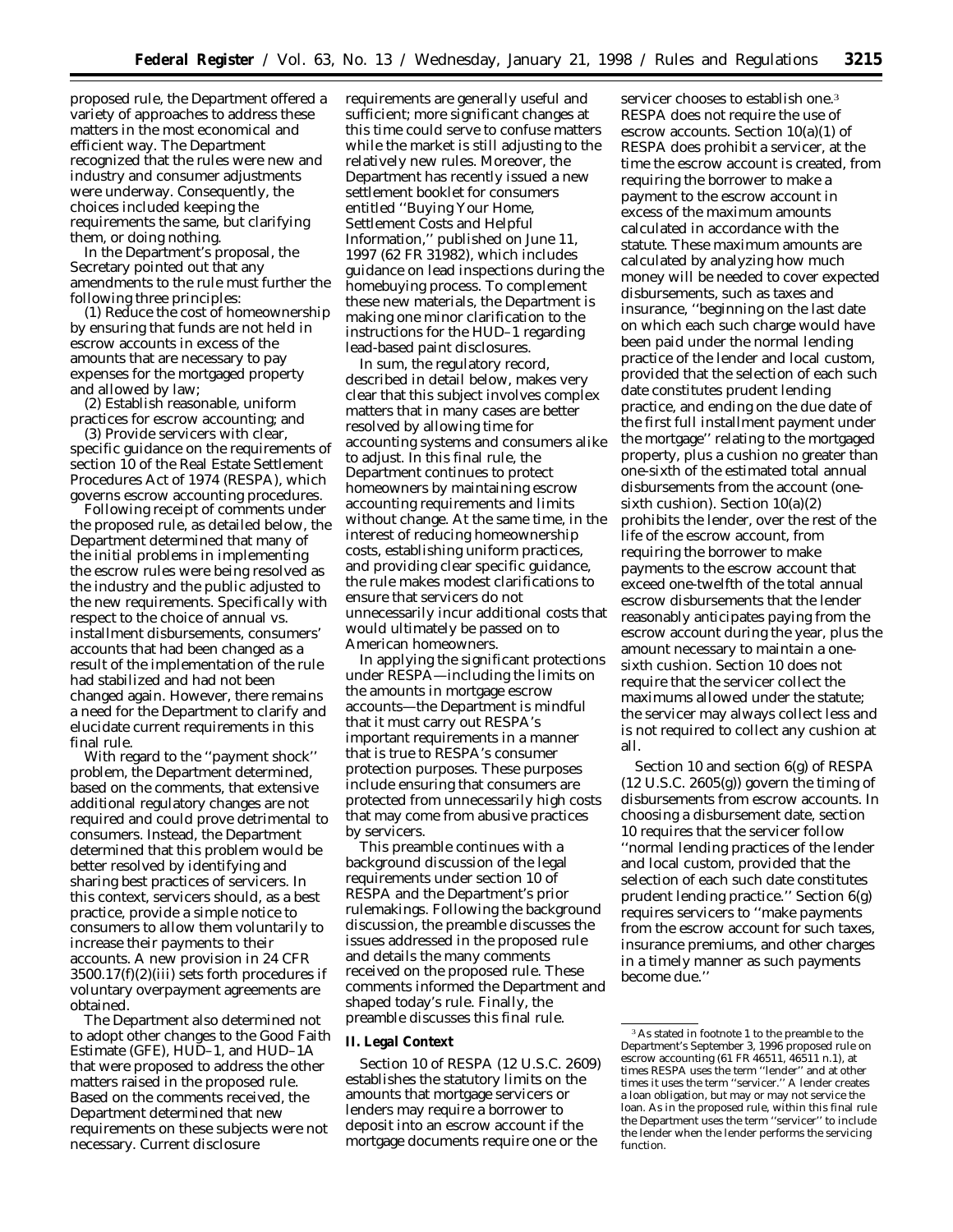### **III. Explanation of Problems Addressed in September 3, 1996 Proposed Rule and Proposed Solutions**

On September 3, 1996 (61 FR 46511), the Department published a proposed rule, primarily to address three problems in implementing the 1994– 1995 escrow rules. These problems, explained below, were designated as:

• Annual vs. Installment Disbursements;

• Payment Shock; and

• Single-item Analysis with

Aggregate Adjustment.

In addition, the Department proposed revising the GFE format and HUD–1 and HUD–1A to refer specifically to a leadbased paint inspection or risk assessment.

# *A. Annual vs. Installment Disbursements Problem*

1. Explanation of the Annual vs. Installment Disbursements Problem

The first problem that the proposed rule addressed involved the servicers' disbursements from mortgage escrow accounts if the payee (i.e., the entity to which escrow disbursements are paid, such as a taxing jurisdiction) offers a choice of disbursements on an annual or installment basis. Sometimes payees offer a discount to the borrower if disbursements are made on an annual basis. These discounts are commonly offered by taxing jurisdictions, which may offer a discount for annual payments of property taxes.

The Department's regulation at 24 CFR 3500.17 $(k)(1)$  has provided, "In calculating the disbursement date, the servicer shall use a date on or before the earlier of the deadline to take advantage of discounts, if available, or the deadline to avoid a penalty.'' See also §§ 3500.17(b) (definition of 'disbursement date'');  $3500.17(c)(2)$  and (c)(3); and  $3500.17(d)(1)(i)(A)$  and  $(2)(i)(A)$ . The preamble to the October 1994 final rule explained, ''Unless there is a discount to the borrower for early payments, the regulation does not allow servicers to pay installment payments on an annual or other prepayment basis.'' 59 FR 53893. The preamble explained that this approach is consistent with the Department's intention that the regulations generally favor installment disbursements, because in many cases they result in lower up-front payments (closing costs). The Department also sought for servicers to take advantage of discounts that would benefit borrowers.

In response to further questions on this issue, however, the Department indicated in its February 1995 final rule clarifying the escrow rules that the

October 1994 rule's focus had been to address ''a practice, previously engaged in by some servicers, of collecting and paying a full-year's taxes in advance, although they were billed on an installment basis.'' 59 FR 8813. In the preamble to a May 1995 further clarification to the rules, the Department stated that ''servicers were permitted (but not required) to make disbursements on an annual basis if a discount were available.'' The preamble to the May 1995 rule explained:

[T]he Department received a number of questions regarding circumstances in which the payee offered an option of either installment payments or a one-time payment with a discount. The preamble to the October 26, 1994, and February 15, 1995, rules indicated that when a choice was available, servicers should make disbursements on an installment basis, rather than an annual basis; however, servicers were permitted (but not required) to make disbursements on an annual basis if a discount were available. Once the choice of payment basis is made, the disbursement date chosen for that basis depends on discount and penalty dates. Section 3500.17(k) states that ''[i]n calculating the disbursement date, the servicer shall use a date on or before the earlier of the deadline to take advantage of discounts, if available, or the deadline to avoid a penalty.'' This provision is consistent with the rule, which is designed to avoid excessive upfront payments and balances in escrow accounts and, therefore, favors installment payments, unless there are penalties or discounts that make annual payments advantageous for the consumer. Also, after settlement a servicer and borrower are not prevented by this rule from mutually agreeing, on an individual case basis, to a different payment basis (installment or annual) or disbursement date.

#### 60 FR 24734.

In the preamble to the September 3, 1996 proposed rule, the Department indicated that the rule text and the preamble language may have created confusion. As explained in the preamble to the proposed rule, some mortgage servicers have interpreted the rule to require that a servicer, when offered an option of making a disbursement from the escrow account in installments or in an annual disbursement with a discount, must choose the lump sum annual disbursement with a discount, no matter how small the discount is, even if the borrower and the servicer would otherwise agree to forego the discount and have the escrow account computed for disbursements on an installment basis. On the other hand, other servicers have interpreted the Department's rule, in light of preamble language, to require installments when available and allow, but not require, annual disbursement at the servicer's

discretion when a discount is offered for annual disbursement.

As indicated in the preamble to the proposed rule, some borrowers were affected by the changes brought about by the 1994–1995 escrow rules. Concerns raised to the Department regarding the annual vs. installment disbursements problem came from borrowers and members of Congress who were concerned about the effect of the 1994–1995 escrow rules on their constituents.

As explained in the preamble to the proposed rule, the choice of disbursement methods has consequences for borrowers, including increasing or decreasing the amounts required to be deposited into the escrow account at closing. In general, disbursements from an escrow account in installments work to the borrower's benefit, because, on average, they result in lower up-front payments to establish the account (i.e., lower closing costs). Footnote 2 of the proposed rule (61 FR 46512) explained:

The choice of installment, rather than annual, disbursements often results in substantial reductions in up-front cash requirements for the buyer. For example, if two equal installments could be paid 6 months apart instead of paying the entire bill on one of the installment dates, then homebuyers who close on their loans less than 6 months before the date on which the entire bill would otherwise have been due could come to settlement with 6 months less in tax deposits to the escrow account. This results from the accrued taxes being a halfyear's taxes less for those homebuyers. Assuming closings are evenly distributed throughout the year, households with the option of two equal installment payments 6 months apart, will, on average, be able to reduce the average up-front cash required at settlement by 3-months' worth of taxes. In general, as the number of installments grows, so does the average up-front savings.

The disbursement method may also have income tax ramifications for the consumer, depending on the timing of disbursements for deductible items.

The preamble to the proposed rule explained that after publication of the 1994–1995 escrow rules, many servicers that had been disbursing in installments switched to annual disbursements if discounts were available. There were many consequences of the switch that have been described to the Department, mostly affecting borrowers, and other consequences that the Department speculates may have resulted. After the Department issued the escrow rule, some borrowers may have been required by their servicers to make up substantial shortages in their escrow accounts (generally in increased monthly payments over a year), which arose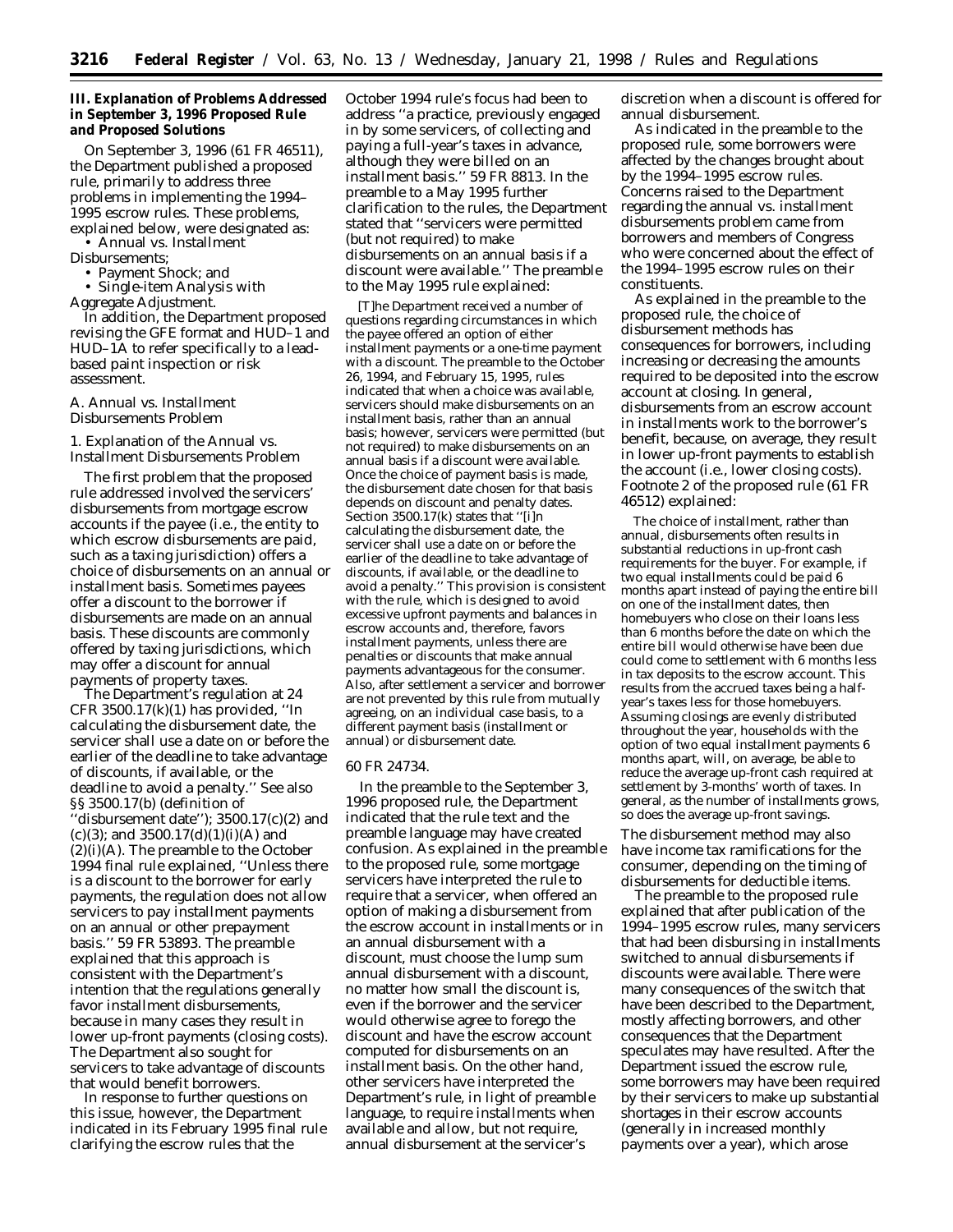when taxes were switched from installment disbursements to one annual lump sum disbursement.

The preamble to the proposed rule also noted other adverse consequences that might have arisen from the 1994– 1995 escrow rules. For example, some borrowers whose servicers switched from annual to installment disbursements may have lost a significant portion of their income tax deductions for property taxes in the year in which the switch was made and may have been unhappy with that consequence. Some taxing jurisdictions may have faced an unexpected temporary shortfall in receipts of property taxes as a result of servicers changing from annual to installment disbursements.

The preamble to the proposed rule also noted that although some borrowers may have been adversely affected by a change in disbursement method, many others likely benefited, perhaps unknowingly, from such a change. For example, a change from installment to annual disbursements to take advantage of a discount lowered the total tax burden for many homeowners. Similarly, a change from annual to installment disbursements resulted in lower escrow payments and, possibly, refunds or credits for many homeowners. Finally, for many borrowers, the Department's rules apparently have not resulted in any change to the disbursement method for their escrow accounts.

2. Alternatives Proposed to Address Annual vs. Installment Disbursements Problem

In response to the Annual vs. Installment Disbursements problem, the Department proposed alternative ways of revising the escrow rules, including requiring that disclosures be given to borrowers so that they could make informed choices as to how their accounts were to be set up and maintained and require servicers to follow those preferences. At the same time, the Department recognized that providing borrowers choices may impose additional burdens and costs on servicers, which are frequently passed on to borrowers. Thus, the proposed rule also highlighted approaches that had been proposed by industry representatives. The Department sought comments on all approaches and also asked a number of questions that were designed to help the Department make decisions among alternatives for the final rule.

*a. Consumer Choice.* The first alternative contained in the proposed rule, Consumer Choice, distinguished

between new loans and existing loans. Under this alternative, for new loans (loans that settled on or after the effective date of a final rule), servicers would be required to give borrowers the choice of making disbursements of property taxes on an installment or on an annual basis, when those options are offered by the taxing jurisdiction. The Department's proposal did not address the choice between installments and annual disbursements for other escrow items, because the question has only been raised to the Department in the context of property taxes. The preamble indicated that the Department would consider addressing other escrow items, depending on comments received.4

This alternative would have required servicers, at some time before settlement, to provide a disclosure, in the format of Appendix F in the proposed rule, to borrowers whose property taxes will be paid from an escrow account and whose taxing jurisdictions offer the choice between disbursements on an installment or an annual basis. The proposed format indicated some of the advantages and disadvantages to the borrower of installment and annual disbursements and asked the borrower to make a choice between the methods. The preamble explained that if the borrower did not make a choice, the servicer would be required to make installment disbursements of property taxes. As discussed below, this alternative also would have provided that once the consumer had made a choice (or installments were required because the consumer did not make a choice), the servicer and subsequent servicers would be prohibited from changing the method of disbursement for property taxes without the borrower's prior written consent, as long as the taxing jurisdiction continued to offer a choice.

For existing loans (loans that were settled prior to the effective date of a final rule), this alternative would have prohibited the servicer and subsequent servicers from changing the method of disbursement for property taxes without the borrower's prior written consent where the taxing jurisdiction offers a choice between installments and annual disbursements. In addition, no later than the first escrow analysis for such

escrow accounts performed after the effective date of a final rule, servicers would be required to offer borrowers, in writing, an opportunity to switch from one method of disbursement for property taxes to another.

*b. Servicer Flexibility.* Under the second alternative presented in the proposed rule, the Department would have revised the rule to provide that a servicer must make disbursements by a date that avoids a penalty, but the servicer is otherwise free to make disbursements on such date as complies with normal lending practice of the lender and local custom, provided that the selection of each such date constitutes prudent lending practice. As discussed below, under this alternative, once the servicer had made a choice of the disbursement method, the servicer and subsequent servicers would have been prohibited from changing the method of disbursement without the borrower's prior written consent, as long as the payee continued to offer a choice.

*c. Keep, But Clarify, Current Requirements.* The third alternative offered in the proposed rule was that the Department would revise the rule to keep, but clarify the current requirements. Under this alternative, the regulations would have been revised to provide that servicers must make disbursements from escrow accounts on an installment basis, if payees offer that option as an alternative to annual disbursements. If a payee offers the option of installment disbursements or a discount for annual disbursements, however, the servicer may, at the servicer's discretion (but is not required by RESPA to), make annual disbursements, in order to take advantage of the discount for the borrower; the Department encourages (but does not require) servicers to follow the preference of the borrower. If the payee offers the option of installment disbursements or annual disbursements with no discount, the servicer must make installment disbursements.

*d. Prohibition Against Switching Disbursement Methods Without Borrower's Consent.* Each of the alternatives proposed—Consumer Choice; Servicer Flexibility; and Keep, But Clarify, Current Requirements provided that once a disbursement method has been selected in accordance with the requirements of the alternative, servicers would be prohibited from switching disbursement methods without the borrower's consent. This would mean that even if one servicer acquires servicing from another servicer, the second servicer would be required to apply the same disbursement method as the first servicer, as long as that

<sup>4</sup>The preamble to the proposed rule noted that if the servicer is given a choice between installment or annual disbursements for other escrow items (such as property or hazard insurance), the Department's rule would require the servicer to make disbursements by a date that avoids a penalty, but the servicer would otherwise be free to make disbursements on such date as complies with normal lending practice of the lender and local custom, provided that the selection of each such date constitutes prudent lending practice.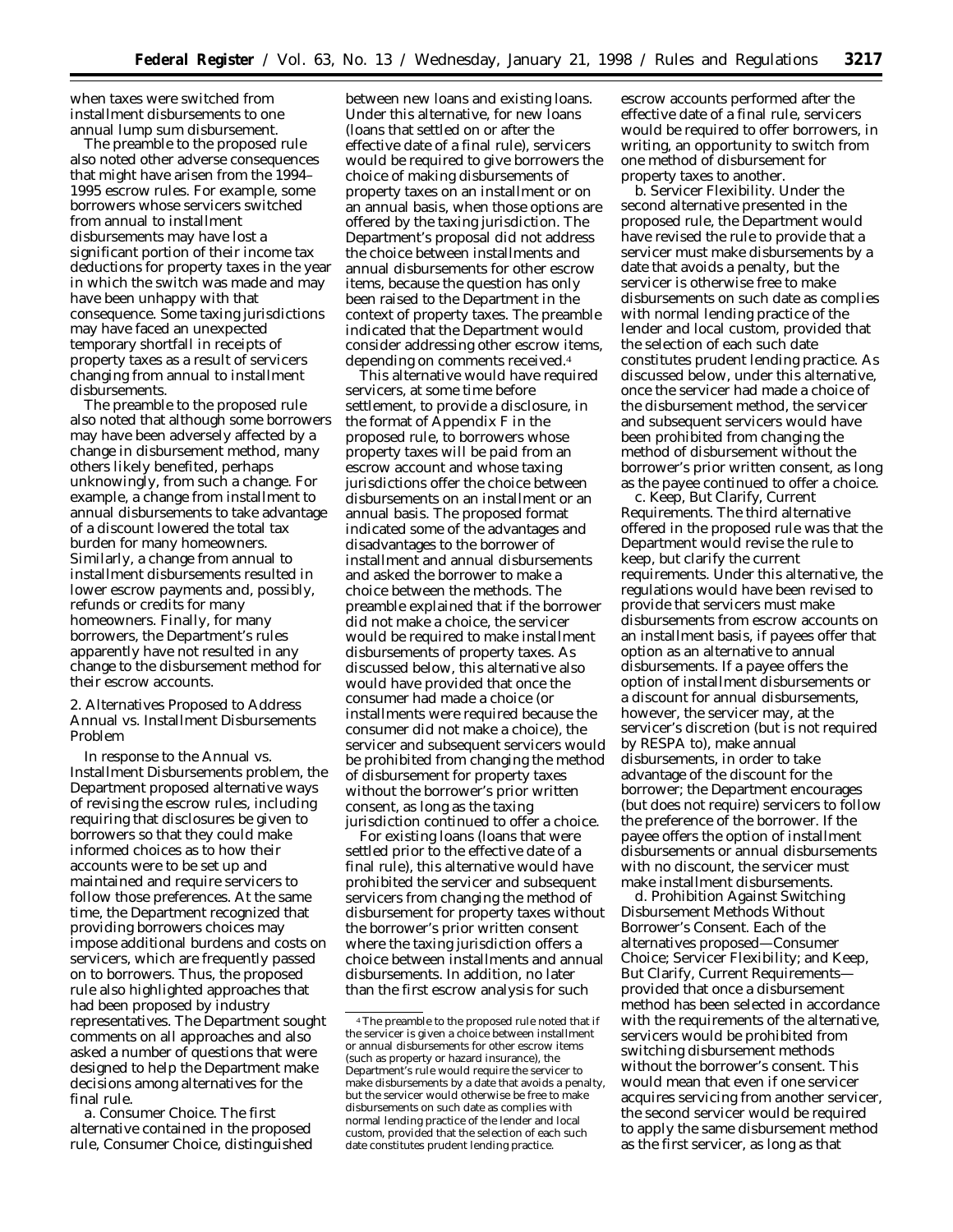option is offered by the payee, unless the borrower consents to changing disbursement methods.

The preamble to the proposed rule explained that the reason for this approach was that many loans shifted disbursement dates as a result of the 1994–1995 escrow rules. The Department was seeking to develop an approach with the minimum negative impact for borrowers, servicers, and third parties, such as taxing jurisdictions.

The preamble to the proposed rule explained the adverse consequences, discussed above, that can occur when borrowers' disbursement methods are switched. The preamble to the proposed rule explained that the approach of prohibiting a servicer from switching disbursement methods without the borrower's consent, including requiring a servicer to use the disbursement method used by the former servicer when there is a transfer of servicing, would not mean that the borrower would have to consent to a transfer of servicing or would have veto authority over such a transfer. However, this approach would mean that a borrower would have to consent to a change in the disbursement method, including a change proposed by a subsequent servicer. The Department sought comments on whether this policy would adversely affect the value, and the efficiency of the transfer, of servicing rights.

### *B. Payment Shock Problem*

1. Explanation of Payment Shock Problem

The second problem that the proposed rule addressed involved cases in which the originator or servicer 5 anticipates that disbursements for escrow items such as property taxes will increase substantially in the second year of the escrow account. A substantial increase in property taxes in the second year often occurs in cases of new construction. In many jurisdictions, the

taxes the locality charges for the first year are based on the assessed value of the unimproved property, while for the second year the taxes are based on the improved value. A substantial increase in payments may also occur when a tax disbursement that would normally appear on the projection for the coming year is paid prior to the borrower's first regular payment, i.e., these regularly occurring taxes do not appear in the projection. Reassessments after a property is sold may also cause a substantial second year increase.

The preamble to the proposed rule explained that, consistent with section 10 of RESPA, the Department's regulations have specified the maximum amount that a servicer may legally require borrowers to deposit in escrow accounts at the creation of the escrow account and during the life of the escrow account. The Department's regulations prescribe that in conducting an escrow account analysis, the servicer considers only the disbursements that are expected to come due during the next 12-month period. See §§ 3500.17(b) (definition of ''escrow account computation year'') and 3500.17(c) (limits on payments to escrow accounts). While the servicer can take into account expected changes to disbursements over the 12-month period,6 even if the servicer knows that disbursements from an escrow account will substantially increase at a time more than 12 months in the future, the servicer cannot, when preparing the initial escrow account statement, calculate the borrower's payments to cover the expected increases beyond that 12-month period.

However, the Department's existing regulations  $(S 3500.17(f)(1)(ii))$  allow the servicer to conduct escrow account analyses at other times during the escrow computation year, which can result in changes to what the borrower must deposit in the escrow account. Some servicers conduct escrow account

analyses when bills for escrow items increase.

Since the Department's current escrow rule provides for calculating escrow payments based on the projection of escrow disbursements for a 12-month period, when escrow items increase substantially after the initial 12-month period, the result is likely to be a substantial increase in a borrower's monthly payments for the second year and/or a lump sum payment, not only to reflect the higher disbursements, but to make up a shortage in the escrow account.7 While the originator or servicer could alert the borrower at closing that an increase will occur, if that is not done, the borrower may be unpleasantly surprised by the increase. The preamble to the proposed rule explained that this situation could result in several problems. While disclosures received at closing show low payment amounts throughout the first year, the escrow payment will substantially increase for the second year, or even during the first year if a short-year statement is issued at the point when the higher disbursement shows up in the 12-month projection.<sup>8</sup> Some borrowers may be unable to meet the increased escrow payments and paying off the shortage will raise payments even more. A customer relations issue may be created for servicers who have to explain to borrowers why the payment is increased so much.

As indicated in the preamble to the proposed rule, the concerns raised to the Department regarding payment shock came largely from industry representatives who told the Department that they have had to respond to numerous borrower inquiries

<sup>5</sup>Three originators/servicers criticized the Department's proposed rule because it identified the ''servicer'' as the person who would be in a position to determine whether the bills paid out of the escrow account will increase substantially after the first year. These commenters indicated that it is the originator (loan officer, processor, settlement agent) who communicates with borrowers prior to closing, not the servicer, and that it should be the originators who would be in the position of determining at closing whether payments will substantially increase, not the servicer. The Department intended to use the terms interchangeably and explained in footnote 1 of the proposed rule (61 FR 46511) that the term servicer" included the lender when the lender performs the servicing functions. The Department intended that the term ''servicer'' also would include the originator in this context.

<sup>6</sup>The preamble to the proposed rule (61 FR 46511, 46516 n.7) explained that the Department's current regulations address the issue of estimating disbursement amounts for the 12-month computation year:

To conduct an escrow account analysis, the servicer shall estimate the amount of escrow account items to be disbursed. If the servicer knows the charge for an escrow item in the next computation year, then the servicer shall use that amount in estimating disbursement amounts. If the charge is unknown to the servicer, the servicer may base the estimate on the preceding year's charge as modified by an amount not exceeding the most recent year's change in the national Consumer Price Index for all urban consumers (CPI, all items). In cases of unassessed new construction, the servicer may base an estimate on the assessment of comparable residential property in the market area. 24 CFR 3500.17(c)(7).

<sup>7</sup>The preamble to the proposed rule explained that an increase in the monthly payment can be broken down into two components. Any time an escrow account disbursement increases, it will have the effect of raising the monthly borrower escrow payment by approximately one-twelfth of that increase. In addition, the projection for the coming year shows what the target balance (accruals plus the cushion) should be at the beginning of the coming year. To the extent that expected disbursements in the second year exceed what they were in the first, the beginning target balance for the second year may be in excess of the actual balance at the end of the first year. If so, then there is a shortage to be made up as well. If the 12-month approach is taken to eliminate the shortage, then monthly payments will also rise by approximately one-twelfth of the shortage. If a cushion is used, the payment increases will be slightly higher, until the cushion is built up.

<sup>8</sup>The Department's regulations at 24 CFR  $3500.17(f)(1)$  (i) and (ii) provide that, aside from conducting an escrow account analysis when an escrow account is established and at completion of the escrow account computation year, a servicer may conduct an escrow account analysis at other times. The escrow account analyses conducted at other times result in short-year statements.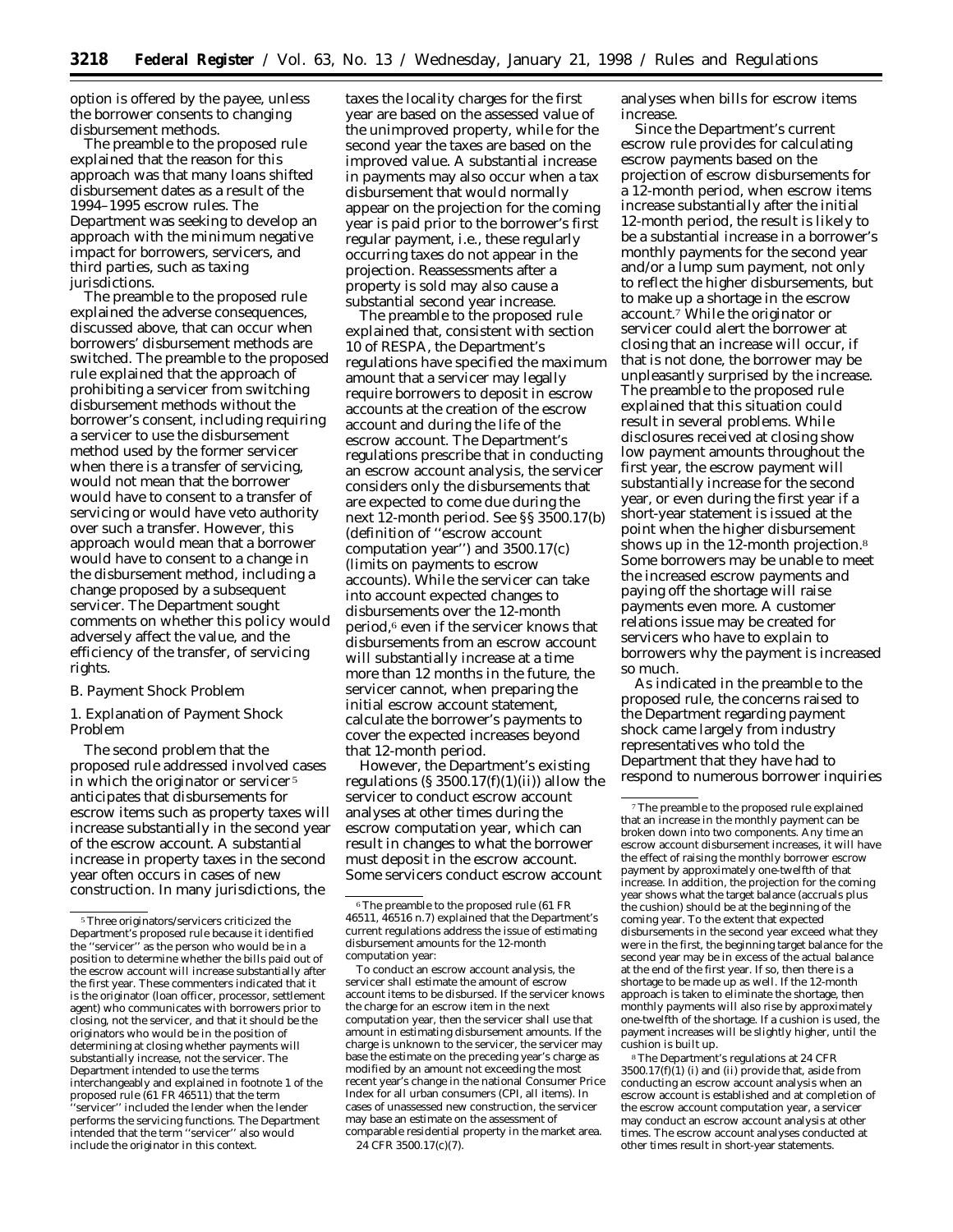and complaints about increases in escrow payments to reflect higher disbursements and payments to make up shortages. Mortgage servicers had indicated that they wanted to avoid any payment change in subsequent years by collecting more money in the first year of servicing.

2. Alternatives Proposed to Address Payment Shock Problem

The proposed rule offered three rulemaking alternatives, some of which contained variations within the alternative, to address the payment shock problem. The purpose of the alternatives was to develop a consumerfriendly way to avoid the payment shock surprise for the borrower, who may not be prepared to make the higher payments to his or her escrow account that would result from a substantial increase in the amounts needed for disbursements from the account. At the same time, the proposals sought to minimize the burden on the industry.

*a. Consumer Choice.* The first alternative contained in the proposed rule, Consumer Choice, would have provided that when the servicer expected that the bills disbursed from the escrow account would increase substantially after the first year, the servicer would provide to the borrower, at some time prior to closing, a written disclosure. The proposed format for the disclosure was set forth in Appendix G to the proposed rule. The borrower would make a choice from several accounting options for his or her account on a format that would indicate, under each option: (1) the amount due at closing; (2) the monthly escrow payments in the first, second, and third years; and (3) the corresponding surpluses anticipated at the end of the first year.9

The proposed rule explained that the borrower would, therefore, have the opportunity to make a voluntary choice to limit payment changes in the second year of the escrow account. As would be explained on the disclosure format, if the borrower did not make a choice, the accounting method would ''default'' to the method prescribed under the current regulations (which may result in substantially increased payments in the second year). This alternative, as proposed, contained the additional restriction that once an escrow accounting method was selected by

choice or default, that method could not be changed without the consent of the borrower, even if the servicing rights were transferred to another servicer.

The preamble to the proposed rule explained that, under this alternative, the following accounting methods (illustrated in ''The Payment Shock Problem,'' Appendix H–1 to the proposed rule) would be presented to the borrower for his or her selection:

*Method A.* Analysis of the account using the accounting method required under the current rule, which results in a shortage at the end of the first year and higher payments in the second year.

- *Method B.* Analysis of the account using an accounting method that:
- —Requires an initial deposit of \$0 into the escrow account at closing;
- —Requires a monthly payment in the first year equal to one-twelfth of the estimated total annual disbursements from the escrow account for the second year; and
- —Causes surpluses or smaller shortages at the end of the first year, which causes escrow payments to increase in the second year by an amount less than under Method A or not at all. *Method C.* Analysis of the account

using an alternative accounting method that:

- —Requires an initial deposit into the escrow account at closing greater than the initial deposits required under Method B;
- —Requires the same monthly payment during the first year as under Method B, which is greater than under Method A<sup>.</sup>
- —Generates month-end balances such that the lowest month-end balance for the first year equals one-sixth of the estimated total annual disbursements for the second year (the initial deposit is not considered in finding the lowest month-end balance);
- —Generates even larger balances at the end of the first year than under Method B, eliminating shortages and increasing surpluses that must be returned to the borrower; and —Causes no increase in escrow payments in the second year.

The preamble to the proposed rule noted that if the consumer were to select Methods B or C, the amounts held in escrow could be greater than allowed under section 10 of RESPA. In order to permit these options, the Secretary would invoke his exemption authority under section 19(a) of RESPA (12 U.S.C. 2617).

expected that the bills disbursed from the escrow account would increase substantially after the first year. This alternative would not prevent payment shock in all instances. However, under this alternative, servicers could continue to disclose voluntarily the problem to borrowers and borrowers could make voluntary overpayments to escrow accounts. Servicers could also calculate short-year statements. Thus, even if no change were made to the regulations, some methods would continue to be available, although not required, to alleviate the payment shock problem.

*c. Mandate First Year Overpayment.* Under the third alternative in the proposed rule, Mandate First Year Overpayment, the Department would have provided that when the servicer expected that the bills disbursed from the escrow account would increase substantially after the first year, the servicer would be required to establish the escrow account under a procedure that had the characteristics described under Consumer Choice, Method C, above (illustrated in ''The Payment Shock Problem,'' Appendix H–2 to the proposed rule). The preamble to the proposed rule explained that this approach would result in requiring amounts held in escrow to be greater than allowed under section 10 of RESPA. The Secretary could, however, mandate the use of this escrow accounting method pursuant to his exemption authority under section 19(a) of RESPA (12 U.S.C. 2617).

*C. Single-Item Analysis With Aggregate Adjustment Problem*

1. Explanation of Single-Item Analysis With Aggregate Adjustment Problem

A third problem that the proposed rule addressed was the means of disclosure on the HUD–1 and HUD–1A settlement forms of amounts required for deposit at settlement in the escrow account. The 1994–1995 escrow rules established aggregate accounting (i.e., analyzing the escrow account as a whole) as the uniform nationwide standard escrow accounting method to be used to compute borrowers' escrow accounts. In establishing this standard, the rules supplanted single-item accounting, the accounting method that had been used at settlement up until that time to compute required escrow account balances. Historically, under single-item accounting, the reserve amount for each escrow account item on the HUD–1 or HUD–1A in the 1000 series was computed for the borrower and listed separately. Either zero, one, or two months worth of payments for

<sup>9</sup>The preamble to the proposed rule noted that whether disbursements from escrow accounts would be made on an annual or installment basis and whether there were a discount for annual disbursement would affect the numbers to be filled in and, potentially, the number of calculations on the Escrow Accounting Method Selection Format.

*b. Make No Change.* The second alternative in the proposed rule was to continue the current requirements for escrow analysis, even when the servicer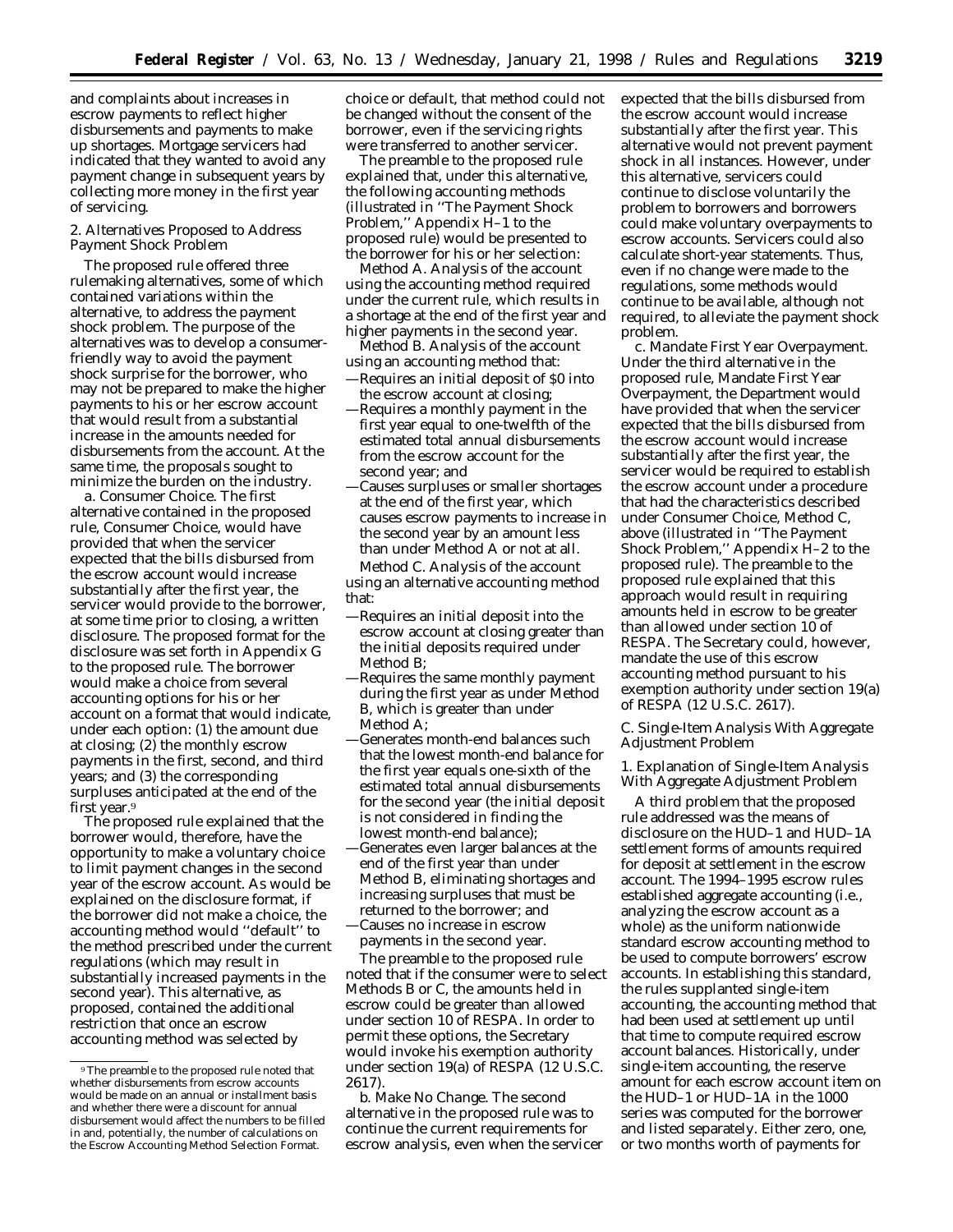each escrow item was set forth on the HUD–1 or HUD–1A in the 1000 series as necessary to establish the escrow account.

When the Department was developing the 1994–1995 escrow rules, Federal Reserve Board staff indicated that even if aggregate accounting were used it also needed a single-item amount for private mortgage insurance (PMI) reserves in order to make annual percentage rate (APR) calculations under the Truth in Lending Act (TILA). For this reason, and in an effort to avoid altering the basic format of the HUD–1 or HUD–1A in the 1994–1995 escrow rules, the Department required that an aggregate adjustment (either zero or a negative number) be made after all of the individual items were listed separately in the 1000 series, so that the total amount for escrow account items conformed to the aggregate accounting method. Before the 1994–1995 escrow rules, Section L of the HUD–1 and HUD–1A only showed positive numbers, that is, payments that were being allocated to various settlement costs. After publication of the 1994– 1995 escrow rules, the Department received complaints that the itemization of the reserve amounts with an aggregate adjustment was confusing and the information was not useful to borrowers. Settlement agents and others indicated that individual itemization of reserves in the 1000 series imposed an additional paperwork and explanation burden, when the only relevant number for calculations is the total deposited.

2. Revision Proposed to Address Single-Item Analysis With Aggregate Adjustment Problem

In response to the Single-Item Analysis with Aggregate Adjustment problem the Department proposed to make more flexible the requirements for the provision of information to consumers. In the proposed rule, the Department proposed that to relieve confusion it would no longer require the single-item listing of escrow deposits or reserves on the HUD–1 or HUD–1A. The rule would create a new option in the instructions for the 1000 series of these forms to reflect the aggregate amounts to be deposited. As proposed, the settlement agent could also have continued to itemize the 1000-series reserves, at the settlement agent's discretion. If the charges were not itemized, an asterisk (\*) would have had to be placed next to each item in the 1000 series for which a reserve was taken. The amount collected would have been described as ''Aggregate Escrow Deposit for Items Marked (\*) Above'' on a line at the end of the 1000

series. In the discussion ''Clarifications of Existing Rule'' in Part VI of the preamble to the proposed rule, the Department had clarified that entries on the GFE may be based on single-item analysis, with a maximum 1-month cushion. The proposed rule also clarified that the use of the estimating method remained available after the end of the phase-in period (October 24, 1997).

## *D. Lead-Based Paint Disclosure Issue*

1. Explanation of Lead-Based Paint Disclosure Issue

The proposed rule also addressed a concern that consumers should get information about their right to arrange for a timely paint inspection or risk assessment for the presence of leadbased paint or lead-based paint hazards before becoming obligated under a sales contract. The preamble to the proposed rule explained that a prospective purchaser generally has 10 days to conduct such a lead-based paint evaluation of the property. A prospective purchaser, however, may waive in writing the opportunity to conduct this evaluation. The proposed rule addressed ways that consumers could receive this information in addition to existing disclosure requirements.

2. Revision Proposed to Address Lead-Based Paint Disclosure Issue

In response to the Lead-based Paint Disclosure issue, the Department proposed to require additional information to be provided to the consumer on the GFE and the HUD–1 or HUD–1A. The Department proposed to add information to the GFE format to help make purchasers of pre-1978 residential dwellings aware that, pursuant to 42 U.S.C. 4852d (implemented by the Department in regulations published on March 6, 1996, 61 FR 9064), purchasers have the right to arrange for a paint inspection or risk assessment for the presence of leadbased paint or lead-based paint hazards before becoming obligated under a sales contract. The Department proposed to add language to the GFE format (Appendix C to part 3500) specifically to refer to a lead-based paint inspection or risk assessment and designate a separate line in the 1300 series of the HUD–1 and HUD–1A for lead-based paint inspections or assessments and to revise the instructions for completing the HUD–1 and HUD–1A accordingly. The preamble to the proposed rule indicated that the Department anticipated that a more detailed explanation of purchasers' rights in this

regard would be contained in the next revision of the HUD Settlement Costs booklet. See section 5 of RESPA (12 U.S.C. 2604); 24 CFR 3500.6.

# **IV. Overview of Public Comments**

#### *A. Description of the Commenters*

The Department received a total of 141 comments on the proposed rule. Of the 141 comments, some were duplicates. Thus, the Department places the number of different comments received at 134.10 The Department analyzed all the comments in detail and gave them careful consideration.

One-hundred two of the comments came from originators/servicers.11 Fourteen comments came from trade associations. Four came from individual consumers, three from tax service providers, two from members of Congress, four from financial software companies, one from a state lending agency, one from a mortgage insurer, one from a builder, and two from persons whose professional interest in the rule could not be determined.

### *B. What Commenters Commented On*

The Annual vs. Installment Disbursements problem attracted the most comments. One-hundred twentyeight commenters, including all but one of the trade associations and all but two of the originators/servicers, commented on this issue. The Payment Shock Problem received the second highest number of comments, with one-hundred

Twenty-one comments were duplicate comments submitted by various originators and servicers, including the United States Department of Agriculture. One bank and trust submitted nearly identical comments as the Mortgage Bankers of America (MBA), while the Oregon Bankers Association submitted nearly identical comments as the American Bankers Association (ABA). The Mortgage Bankers Association of Minnesota adopted with one small addition the comments of Norwest. Since these comments were submitted by separate entities, they are all counted as separate comments.

One commenter simply summarized the proposed rule without taking a position on any of the proposals.

<sup>11</sup> In some cases, the precise nature of the business was not clear from the comment. Moreover, it did not appear that the comments differed markedly depending on the precise nature of the business. For example, it did not appear that the comments from retail lenders differed markedly from those from mortgage brokers, or that the comments from one type of retail lender differed from those or other types of retail lenders. Thus, all businesses that originate, service, and/or broker loans are designated as ''originators/servicers'' in this preamble.

<sup>10</sup>Seven comments were identical letters submitted by various officials of the same mortgage corporation; they were counted as one comment. Two other comments were substantially similar letters submitted by different offices of the same bank and mortgage lending subsidiary; they also were counted as one comment, but minor variations between the two were considered.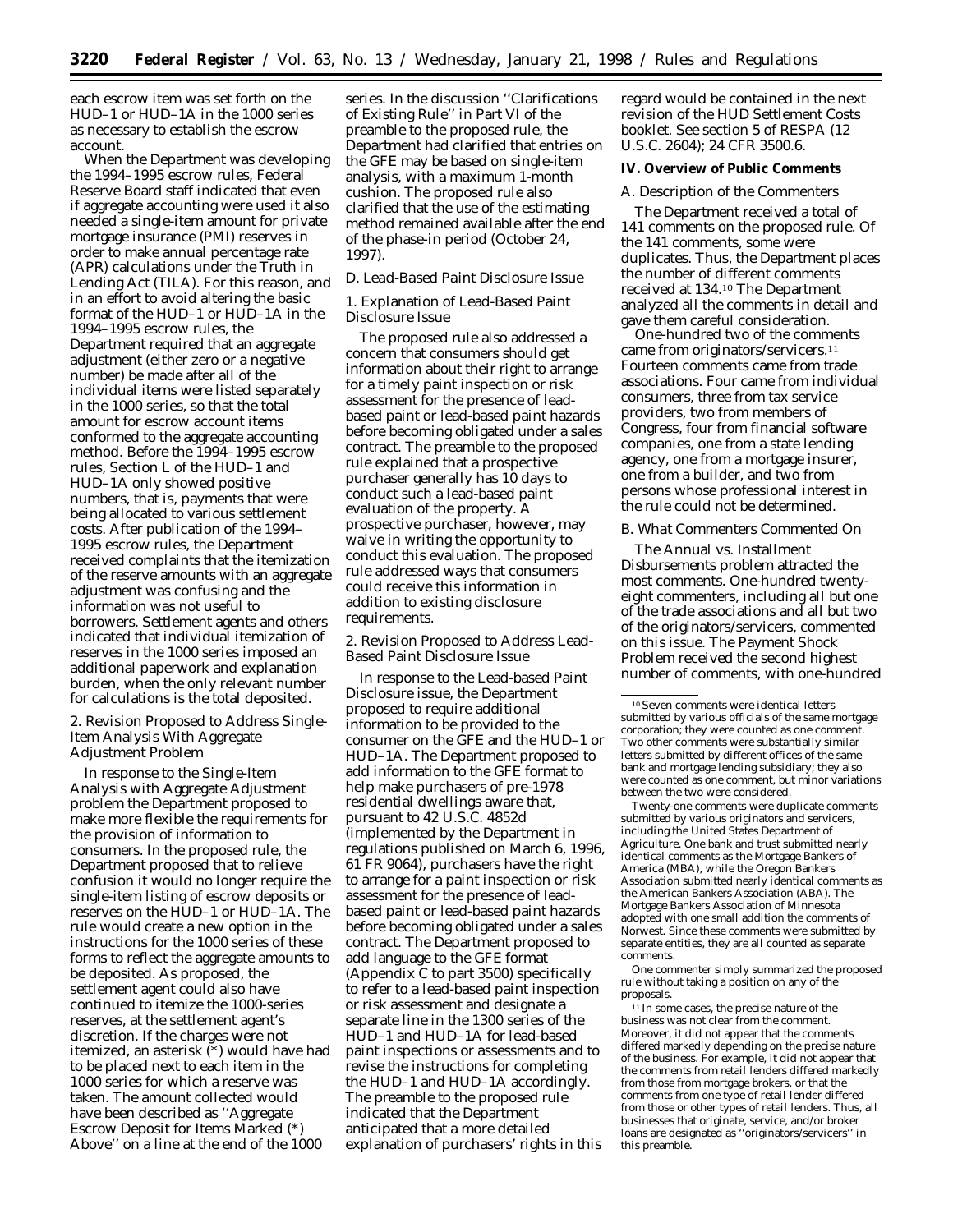sixteen commenters, including ninetysix originators/servicers and all but two of the trade associations. The Single-Item Analysis With Aggregate Adjustment problem also attracted a significant number of comments, seventy-eight in all, including sixty-five originators/servicers and ten trade associations. Only seventeen commenters, twelve originators/ servicers and five trade associations, commented on the additional proposed change concerning lead-based paint.

### *C. Overview of Positions*

The overwhelming majority of originators, servicers and mortgage brokers opposed those options for the first two issues that were designed to provide borrowers more choices, citing the costs and burdens of such an approach. Three commenters, including Norwest, criticized those options as being inconsistent with the principles the Department had articulated, asserting that the Consumer Choice options would increase the cost of homeownership. In contrast, the few consumers and members of Congress who commented on the first issue supported Consumer Choice approaches; these commenters did not comment on the Payment Shock problem.

On the Single-Item Analysis With Aggregate Adjustment problem, more commenters supported the proposed change than opposed it. Opinion was nearly evenly divided on the additional proposed change concerning lead-based paint.

Nine commenters, including the American Bankers Association (ABA), commented that no changes should be made at this time and instead, the Department should wait several years before considering further changes to Regulation X, at least until the changes made under the 1994–1995 escrow rules are fully implemented. (Those provisions took effect May 24, 1995 but provided for a three-year phase in for existing escrow accounts which expires October 27, 1997.)

The reasons given by the ABA, which were echoed by the Oregon Bankers Association, for not making any changes to the rule were that the rule would alter the escrow accounting systems at the very time the Department's new rules are bring fully implemented, causing major problems and an excessive burden for banks and other mortgage servicers. The New York Credit Union League agreed, emphasizing the costly changes that are already being made as a result of that earlier rule.

A bank holding company, in terms echoed by other originators and

servicers, commented that there was no need to change the rules now as those borrowers with existing accounts have already benefited from or suffered the consequences of the 1994–1995 escrow rules and have subsequently adjusted to the changes and many of the problems created by that rule are over. Thus, it would be premature to make further changes, and doing so may only again create the same sort of initial problems that were created by the 1994–1995 escrow rules. GE Capital recommended waiting at least two years before revisiting the need for any changes. Another servicer and originator recommended waiting 24 to 36 months before making further changes. A bank compliance officer and a bank holding company also recommended against changes being made at this time.

Several other commenters recommended that the Department hold off action on specific portions of the rule. Those comments are analyzed separately under the portion of the preamble discussing that aspect of the rule.

In contrast, many commenters emphasized the importance of making changes to address their particular issues of concern, particularly the Payment Shock problem. These comments are summarized under the particular issues discussed later in this summary.

# **V. Annual vs. Installment Disbursements Problem—Comments Received, Approach Adopted in Today's Final Rule, Basis for Approach Adopted, Basis for Rejecting Alternative Approaches, Clarifications**

### *A. Comments Received*

Through the comments received on the proposed rule, the Department gained a better understanding of the Annual vs. Installment Disbursements problem. The Department learned more about how servicers have been addressing the problem of setting the appropriate disbursement date when given a choice of annual or installment disbursements. The comments received indicated that practices have not been uniform and that in some cases, originators/servicers have been using creative approaches to meeting consumer's needs. Five originators/ servicers and two tax services indicated that they were disbursing in installments unless a discount was offered for annual disbursements that the servicer thought was a large enough discount to be in the borrower's interest, in which case the disbursements were made annually; one trade association indicated this was the approach of most

of its members as well. One savings and loan indicated that its practice was to accommodate individual borrowers by switching people who complain to whichever method they prefer.

Other originators/servicers are using practices that do not provide as much flexibility for the consumer. In many cases, the originators/servicers indicated that they believed such practices were compelled by the existing RESPA regulations. For example, thirteen originators/servicers indicated that when such a choice is offered, they currently disburse in installments unless a discount is offered for annual disbursements, in which case they always disburse annually regardless of how insignificant the discount may be. Two originators/servicers and one tax service indicated that if no discount is offered for annual disbursements but a service fee is charged for installment disbursements, they disburse annually, no matter how insignificant the service fee may be.

A few commenters noted that in many jurisdictions, the installment option is only available for individuals, not servicers. Other commenters noted special rules that apply in particular States, such as Wisconsin, where the practice is to pay taxes in the year levied, even though they do not have to be paid until the following year, and Maryland, where a law provides that first time homebuyers may choose between annual and installment disbursements with a consumer disclosure highlighting differences between the two methods.

The Department also learned more about the discounts obtained by servicers for borrowers, e.g., how large the discounts are and when disbursements must be made in order to receive the discounts. Commenters estimated the size of the discounts to range from around 1–5 percent of the property tax bill, with only two commenters indicating that discounts ranged up to 10 percent, and only one commenter indicating they tended to be less than one percent. Several commenters—three consumers, two members of Congress, two originators/ servicers, one trade association expressed the view that discounts are small and not in the borrower's interest to disburse in order to collect them. Two originators/servicers expressed the opposite view that discounts tended to be large and in the borrower's interest to obtain. The Department notes that, under reasonable assumptions,12 a

<sup>&</sup>lt;sup>12</sup>The assumptions are that if, for example, the entire tax bill is paid on January 1, the discount Continued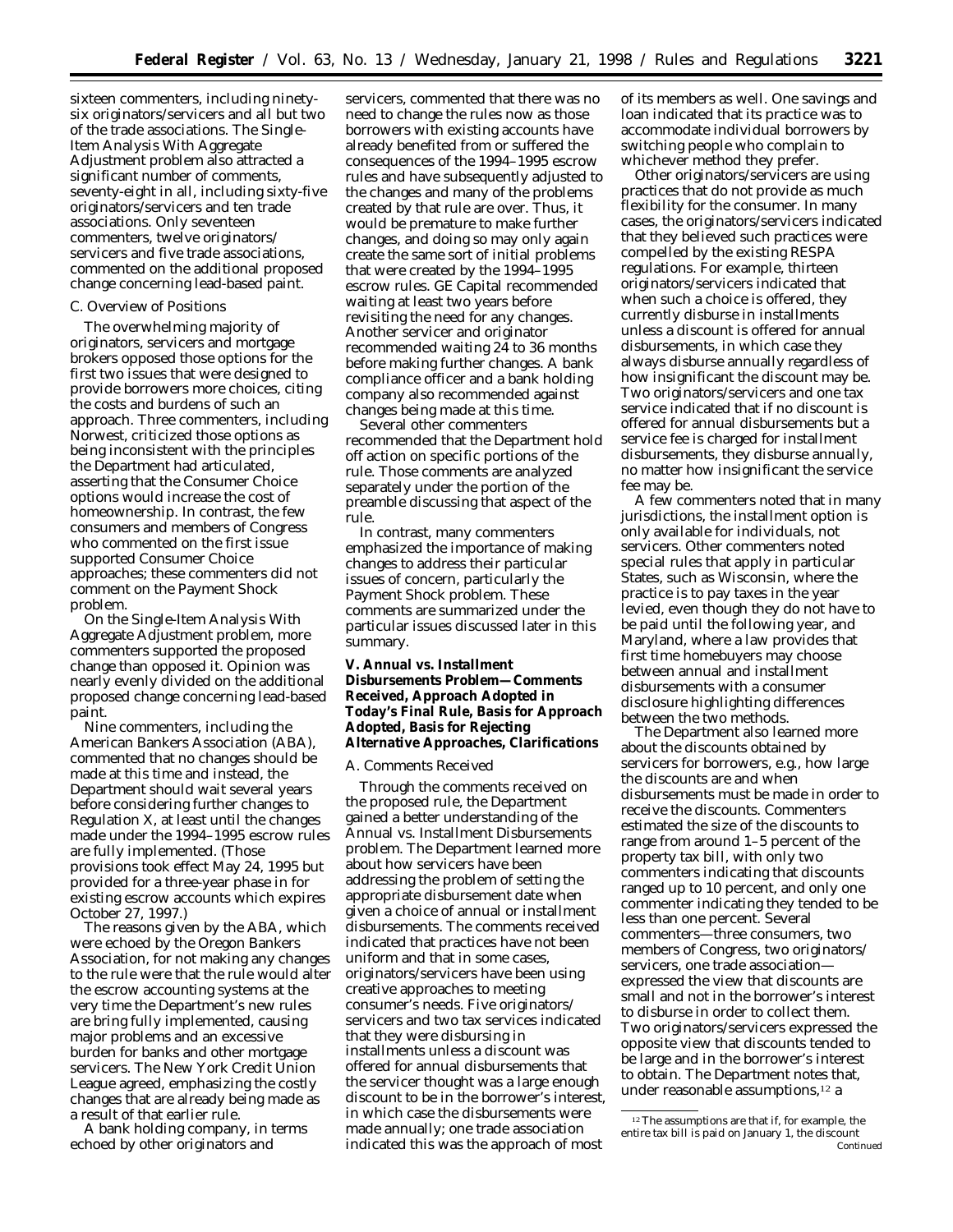discount of 1 percent of the annual tax bill converts to approximately a 4 percent annualized return; a 5 percent discount converts to approximately a 23 percent annualized return.

Several commenters commented on the extent of the problem. Two consumers from New York asserted that borrowers whose servicers switched from installments to annual disbursements were adversely impacted. One, a senior citizen, explained that she and her husband were required by their servicer either to make a lump sum payment of almost \$1,500 with a monthly increase of over \$150 or no lump sum payment but a monthly increase of over \$200, to obtain a discount of only 1 percent. Another reported that his mortgage payment was increased over \$100 for a mere \$8 discount for annual tax payments.

Other commenters, however, challenged the Department's perspective that the issue of Annual vs. Installment Disbursements was a problem in need of fixing. Some questioned the Department's evidence that there was a problem. One bank expressed doubt about how many borrowers were actually affected, and to what extent, by the 1994–1995 escrow rules, indicating that the impact of the rule change had already been absorbed. Four originators/ servicers, including Citicorp and First American Real Estate Tax Service, Inc., a large tax service, specifically asserted that there was no current problem. Citicorp asserted that there were few problems with the existing rule for borrowers or industry and that it was premature to change the 1994–1995 escrow rules until there was more experience operating under it. Citicorp recommended waiting until 1998 to make further changes. Ten commenters in the origination and servicing industry, including NationsBank and GE Capital, as well as the Mortgage Bankers Association (MBA), also asserted that the impact of the 1994–1995 escrow rules had already been absorbed, and any impacts on consumers with existing loans had already taken place.

Most of the commenters commented on one or more of the specific alternative proposals for addressing the problem.13 The overwhelming majority

of originators, servicers, and mortgage brokers opposed Consumer Choice; there was some division of opinion on what alternative approach to take. A modified version of the ''Keep But Clarify Current Requirements'' alternative garnered the most consistent support; the modification was that the restriction on servicers switching disbursement methods when servicing is transferred be eliminated. Opinion was fairly evenly divided on the merits of the ''Servicer Flexibility'' alternative.

1. Comments on Consumer Choice Alternative

Only seven commenters supported Consumer Choice. The California Association of Realtors (CAR) specifically supported applying the Consumer Choice option to new loans as well as existing loans. CAR commented that the benefits would outweigh the marginal costs and that it favored approaches that provide consumers with as much information as possible and the opportunity, when fully informed, to make choices about the servicing of their loans and the related impound/escrow accounting. The CAR added that if the consumer failed to make a choice, disbursements should be made on an installment basis.

Two comments from elected officials, one from Representative Peter King of New York and one joint letter from Senator Alphonse D'Amato, Representative King, and Representative Dan Frisa also endorsed the Consumer Choice approach, focusing on its application to existing loans. Both letters expressed deep concern for homeowners who were negatively impacted when servicers switched

This objection seems to raise an issue that was settled in the May 1995 rule, which elevated cash flow over lien priority. The Department has clear legal authority to address the matter of disbursements, as part of the Secretary's rulemaking authority pursuant to section 19(a) of RESPA (12 U.S.C. 2617) to interpret RESPA, including section 10 and section 6(g). Section 10(a) requires that disbursements be made in accordance with prudent lending practice. Section 10(a)(2) prohibits lenders from requiring consumers to deposit in escrow accounts more than one-twelfth of the total amount of the estimated taxes, insurance premiums and other charges which are ''reasonably anticipated'' to be paid on dates during the ensuing twelve months plus a cushion. Section 6(g) requires that disbursements be made as payments become due. By promulgating a rule to address the Annual vs. Installments Disbursement problem, the Department would be acting appropriately under one or more of these statutory provisions.

disbursement methods and urged the Department to allow homeowners to have the choice to return to their prior disbursement method. Representative King's letter stated that consumers, not financial institutions, will be able to determine which method of tax payment is best for them and that allowing such a choice would further the goals of RESPA. Senator D'Amato's letter stated that ideally homeowners should be given the option to return to their previous disbursement methods with the excess of any escrow accounts returned and, at a minimum, their servicers must inquire as to the homeowners' preference.

Four homeowners in New York advocated allowing homeowners to have the right to decide whether they wish to forego a discount for annual disbursements and instead have their taxes disbursed in installments. All focused on the benefits of applying Consumer Choice to existing loans, complaining that they were left with a shortage in their account and suffered severe financial hardship trying to make up the shortage when their servicers switched disbursement methods.

In addition, one federal credit union's comments gave tepid support to the Consumer Choice option if it were limited to new loans. The credit union indicated that offering the choice to new loans would only entail the burden of preparing and explaining the form. It indicated, however, that for existing loans Consumer Choice would be costly in terms of staff, time, and the mailing of the selection format, and would be confusing to borrowers. The credit union also indicated that since borrowers could refinance anyway, there was no apparent need to offer existing borrowers a choice.

In contrast, 107 commenters opposed the adoption of Consumer Choice (91 originators/servicers, 11 trade associations, 3 tax services, 2 financial software companies, and 1 person whose professional interest was not known). Only one commenter, a credit union, appeared to limit its opposition to the Consumer Choice alternative to its application to existing loans. All of the other commenters appeared to oppose the application of Consumer Choice regardless of whether it extended to both new and existing loans, or only to new loans.

Most commenters did not separate out their objections to Consumer Choice as it would apply to new loans as opposed to existing loans. Whether the commenters separated out their objections or not did not affect the objections raised. Accordingly, all objections are discussed together below,

applies to the entire bill. Otherwise, half of the bill is due on January 1 and half is due on July 1.

<sup>13</sup> In contrast, one commenter, a Wisconsin bank holding company, seemed to question the Department's legal authority to propose any solution to the problem. The commenter asserted that the Department can prohibit over-escrowing and pre-accrual or other servicer practices ''that require borrowers to have more than the amount of the projected property tax plus the permissible cushion in the escrow account before the tax lien attaches, but it was not the purpose of Congress that

RESPA limit a lender's right to keep mortgaged property free of liens, and the authority of the Department to interpret RESPA so as to do so is questionable.'' The commenter criticized any proposal that would establish detailed rules regarding when servicer may disburse funds to pay property taxes after the tax lien has attached to the property.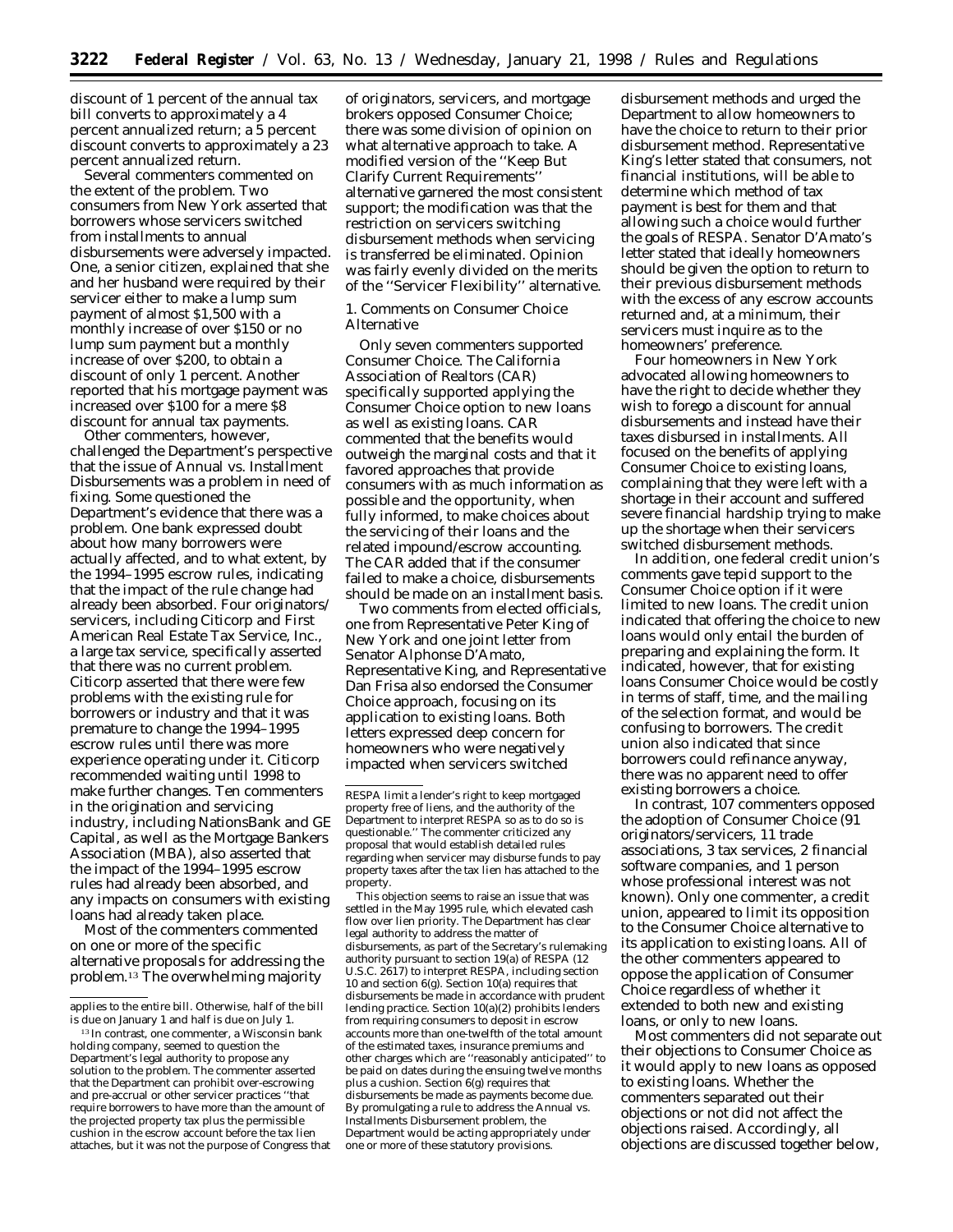with an indication, as applicable, if an objection was raised specifically in one context as opposed to another.

The most common objections made by commenters were:

1. It would cause miscellaneous or general increases in costs and/or administrative burdens, such as costs and burdens relating to originating or servicing (64 commenters—60 originators/servicers, 3 trade associations, 1 tax service).

2. They were concerned about the specific costs and burdens of consumer disclosure, including producing and mailing disclosures, soliciting preferences, processing disclosures, tracking selection, and maintaining information on selection (50 commenters—45 originators/servicers, 4 trade associations, 1 financial software company) or opposed the addition of a new disclosure in general (8 commenters—6 originators/servicers, 1 financial software company, 1 person of unknown professional interest).

3. It would require more customer service to explain choices and answer questions for consumers, which would raise costs, workload, and require more staff (46 commenters—41 originators/ servicers, 4 trade associations, 1 financial software company).

4. The cost would be passed on to consumers (44 commenters—35 originators/servicers, 6 trade associations, 2 tax services, 1 financial software company).

5. They did not want to make the system and programming changes, acquire the new software, or incur the expense of additional programming that would be needed (38 commenters—32 originators/servicers, 3 trade associations, 2 financial software companies, 1 tax service).

6. It would cause consumer confusion and consumers would not be able to make an educated choice (30 commenters—25 originators/servicers, 3 trade associations, 1 financial software company, 1 person of unknown professional interest).

7. They did not want to have to maintain two, or possibly many more, different disbursement systems for every taxing jurisdiction where they service loans (24 commenters—18 originators/ servicers, 5 trade associations, 1 tax service).

8. It would lead to more errors and could result in missed payments and interest and penalties (24 commenters— 21 originators/servicers, 1 trade association, 1 tax service, 1 financial software company).

9. It would create hardship for taxing authorities (18 commenters), such as increased administrative costs/burden

and workload due to lack of uniformity and similar factors (12 originators/ servicers), unexpected shortfalls in tax receipts (8 commenters—7 originators/ servicers, 1 trade association), and unspecified or miscellaneous difficulties (2 originators/servicers).

10. It would require additional training of staff (8 commenters—7 originators/servicers, 1 trade association) or require additional staff and/or staff time for processing (13 commenters—12 originators/servicers, 1 trade association).

11. It would result in impossibilities and impracticalities (15 commenters) including that computer and other systems could not handle Consumer Choice (6 commenters—5 originators/ servicers, 1 trade association).

12. It would increase the need for manual processing or interfere with technological advances (12 commenters—10 originators/servicers, 1 tax service, 1 financial software company).

13. It would be less efficient (11 commenters—10 originators/servicers, 1 trade association).

14. It would result in a loss of uniformity (10 commenters—9 originators/servicers, 1 trade association).

In addition, several commenters indicated that several aspects of the Consumer Choice alternative in the proposed rule were unclear and required further clarification. For example, eight originators/servicers and a trade association indicated that the proposed rule was not sufficiently clear about what would happen if the customer did not return the format or how a servicer should document that a borrower made no selection. Several commenters recommended that if the Department were to proceed with Consumer Choice, it should make variations of one type or another from the way in which it was proposed.

In its proposed rule, the Department asked Question 4, which was designed to learn more about the potential impact on servicers of requiring them to provide borrowers with a one-time choice at closing as opposed to allowing borrowers to switch disbursement methods during the life of the loan. The answers received to this question substantially overlapped with the comments discussed above regarding the benefits and disadvantages of Consumer Choice.

Twenty-eight commenters (24 originators/servicers, 3 trade associations, 1 tax service) explicitly indicated in their responses to this question that not even a one-time choice should be provided to consumers, but

that if the Department chose the Consumer Choice alternative anyway, it should be limited to a one-time choice. This view was implicit in the comments of several others. Among the drawbacks cited for providing more than a one-time choice were the following:

1. It would increase the burden if servicers needed to make constant changes (nine commenters—eight originators/servicers, one trade association).

2. It would result in higher costs (eight commenters—seven originators/ servicers, one tax service).

3. It would lead to more errors, confusion, uncertainty and/or noncompliance (seven commenters five originators/servicers, one trade association).

4. It would be impossible, impractical, or unfair (five originators/servicers).

In its proposed rule, the Department also asked three related questions (Questions 2, 5, and 11) that were designed to elicit responses as to whether, in general, the approach in the final rule should make a distinction between loans that settle before the effective date of a final rule and loans that settle on or after the effective date. While the Department posed the questions so as to be applicable regardless of which alternative was selected, virtually all who answered the questions did so in the context of applying Consumer Choice. The answers received to these questions substantially overlapped each other, as well as overlapping with the comments received on Consumer Choice, and thus are discussed together here.

Fourteen commenters—twelve originators/servicers and two trade associations—emphasized the drawbacks to applying new rules to existing loans, as opposed to only applying it to new loans. The drawbacks to applying consumer choice to all loans included: (1) it would be more costly/ burdensome to apply to all (eight commenters); (2) it may result in shortages (two commenters); and (3) it would cause more confusion, disruption, and/or chance for error (two commenters).

In contrast, 13 commenters—11 originators/servicers, 1 trade association, and 1 financial software company—emphasized the drawbacks to trying to apply new rules only to new loans, thereby requiring maintaining separate rules for a portion of their portfolio. These commenters either supported or leaned toward uniform treatment of all loans, some with mixed feelings about the significant burdens it would impose to apply a change to existing loans. The drawbacks cited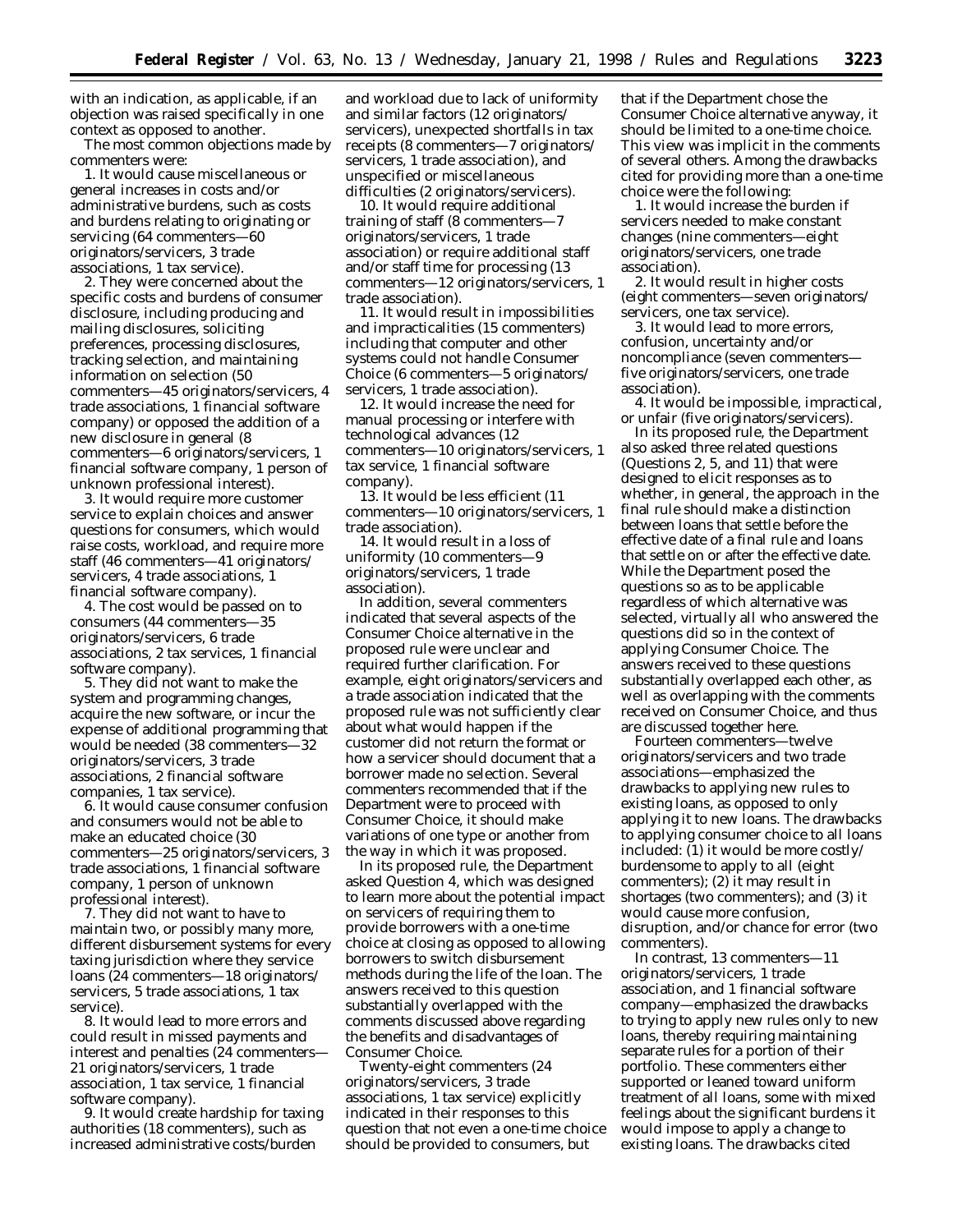included: (1) the need for uniformity and consistency (five commenters); (2) it would be costly and burdensome to distinguish (four commenters); (3) it would result in more borrower confusion or dissatisfaction (three commenters); (4) taxing authorities could not gauge the number and amount of tax payments (two commenters); and (5) more errors would result.

Finally, in the proposed rule the Department asked Question 10, which was designed to elicit comments on whether the Department should apply a Consumer Choice approach to other escrow items for which a choice between installments and annual disbursements may be offered. No commenter gave a clear answer that supported applying a consumer's choice to other escrow items. In contrast, 27 commenters (23 originators/servicers and 3 trade associations) opposed extending a consumer's choice to other escrow items. The reasons given for opposing such an approach included the following:

1. Additional costs and burdens would result (e.g., insurance companies impose a service charge for installment payments and this would be passed on to consumer) (19 commenters—17 originators/servicers, 2 trade associations).

2. There would be no benefit to consumers (e.g., taxes are the largest item so the savings from installments will be negligible) (10 commenters—9 originators/servicers and 1 trade association).

3. More errors, customer dissatisfaction, and customer confusion would result (six commenters—five originators/servicers and one trade association).

2. Comments on Servicer Flexibility Alternative

Twenty-five commenters—18 originators/servicers, 5 trade associations, 1 tax service, and 1 financial software company—supported Servicer Flexibility. Eight of these commenters (seven originators/servicers and one financial software company) who otherwise supported Servicer Flexibility, however, did not support the aspect of Servicer Flexibility that would have included restrictions on changing disbursement methods when servicing rights were transferred. Indeed, two of these originators/ servicers made a special point of indicating that they would not support Servicer Flexibility if it included that element.

The most common reasons for supporting Servicer Flexibility included:

1. It would be flexible (six commenters—three originators/ servicers, three trade associations).

2. It would be easy to administer and cause little disruption (five commenters—two originators/servicers, two trade associations, one financial software company).

3. It would not be costly (four originators/servicers).

4. The lender/servicer is likely to do what is in the consumer's interest anyway; Servicer Flexibility would allow servicers to accommodate borrowers (four commenters—two originators/servicers, two trade associations).

In contrast, 19 commenters—14 originators/servicers, 4 trade associations, and 1 tax service opposed Servicer Flexibility. The reasons for opposing Servicer Flexibility included:

1. It would not create a system that is uniform, standardized, consistent, or certain; there would still be no clarity (12 commenters—9 originators/ servicers, 2 trade associations, 1 tax service).

2. The restriction on changing disbursement methods when there is a transfer of servicing or reasons related thereto was objectionable (five commenters—three originators/ servicers, one trade association, one tax service).

3. Increased costs would result (five commenters—four originators/servicers, one trade association).

4. It might not result in the best method for consumers (two originators/ servicers, one trade association) and litigation would result (two originators/ servicers).

In addition, one federal credit union suggested that the Department adopt a variation on Servicer Flexibility under which the servicer should notify the borrower when the disbursement method is being changed, changing should be limited to when it benefits the borrower (such as taking advantage of a sufficient discount), and the annual statement could be used to inform the borrower of the method used.

3. Comments on Keep, But Clarify, Current Requirements Alternative

Sixty-five commenters—58 originators/servicers, 4 trade associations, 1 tax service, 1 financial software company, and 1 State lending agency—supported the Keep, But Clarify, Current Requirements alternative. Six other commenters (two originators/servicers, three trade associations, and one tax service) indicated it was their second choice. Forty-eight of the commenters who

otherwise supported Keep, But Clarify, Current Requirements as either their first or second choice (46 originators/ servicers, 1 trade association, and 1 State lending agency), did not support the aspect of this alternative that would include restrictions on changing disbursement methods when servicing rights were transferred. Indeed, 30 of these commenters specifically emphasized their objection to this aspect of this alternative in discussing the support they otherwise would give to it.

The reasons given by those who supported Keep, But Clarify, Current Requirements as their first choice were substantially the same as the reasons given by the three originators/servicers who indicated it was their second choice. The most common reasons of both groups of commenters included:

1. It would be good for consumers for miscellaneous or unspecified reasons (26 commenters—24 originators/ servicers, 1 State lending agency, 1 financial software company) or because it would be flexible and allow accommodating customers (8 commenters—5 originators/servicers, 3 trade associations).

2. It would cause little disruption, would not be burdensome, would not require much change, and would be efficient (11 commenters—8 originators/ servicers, 2 trade associations, 1 State lending agency).

3. It would not be costly and any costs associated with it would be within an acceptable range (eight commenters six originators/servicers, two trade associations).

4. It would be a balanced, sensible, practical compromise (six commenters—five originators/servicers, one trade association)

5. It was favored but no specific reason was given (20 commenters—17 originators/servicers, 2 trade associations, 1 tax service).

In contrast, eight originators/servicers and two trade associations opposed Keep, But Clarify, Current Requirements. The most common reasons given for opposing it included the following:

1. It would not standardize the industry (two originators/servicers).

2. It would be unclear, vague, and not specific (two originators/servicers).

3. It would be bad for consumers (e.g., consumer dissatisfaction, confusion, disruption, loss of tax deduction) (two originators/servicers, one trade association).

4. It would be objectionable because of the restriction on switching disbursement methods when there is a transfer of servicing (two commenters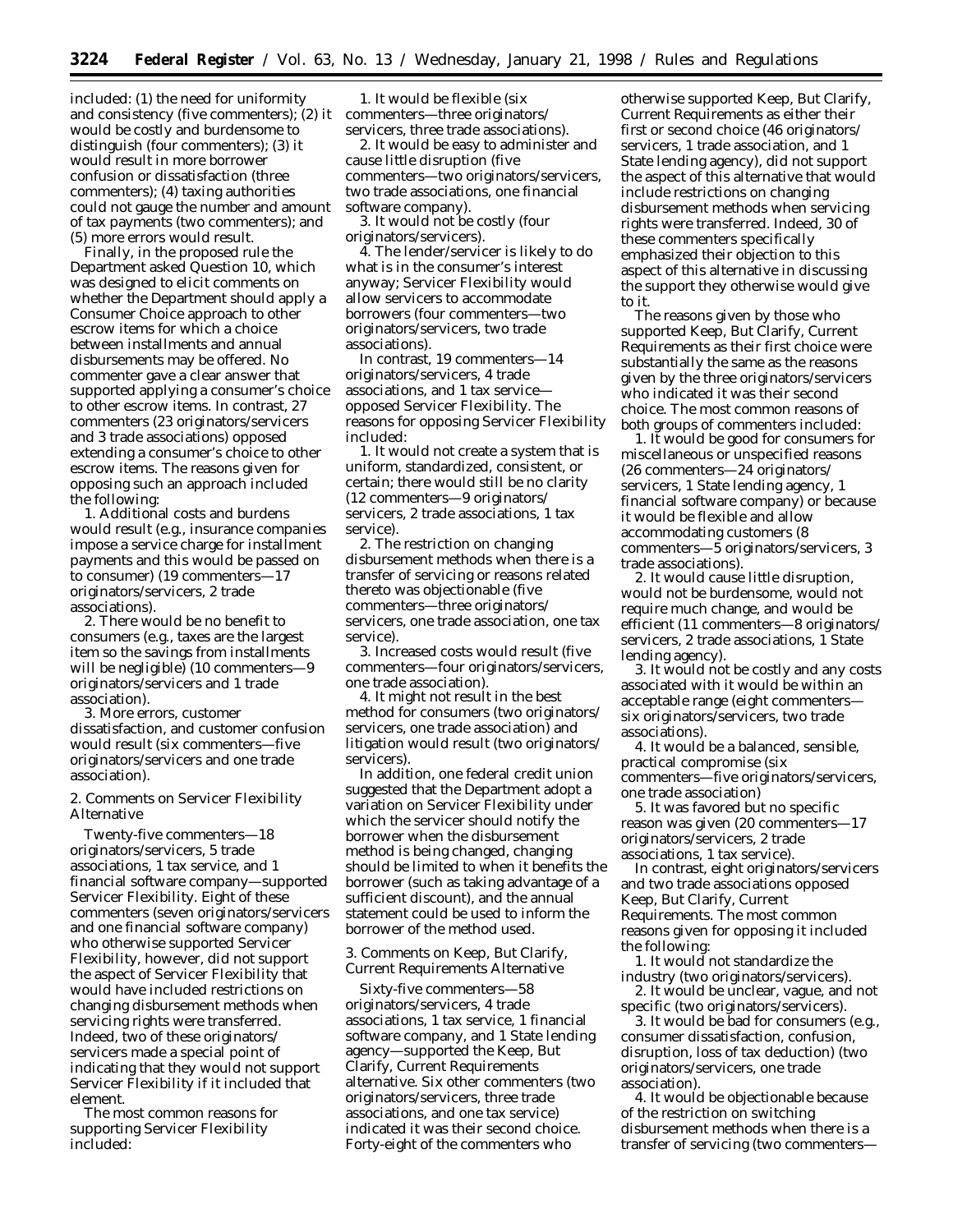one originator/servicer, one trade association).

Several commenters recommended variations on Keep, But Clarify, Current Requirements such as requiring installments unless there is a discount for annual disbursements, in which case making annual disbursements mandatory to get the discount instead of optional for servicer. Other commenters encouraged the Department to consider other approaches, such as making no changes at all to address this problem.

4. Comments on Proposed Rule Provision Prohibiting Switching Disbursement Methods Without Borrower's Consent

Only seven commenters supported, in any context, prohibiting a servicer or transferor servicer from changing the disbursement method, as long as a choice exists, without the borrower's prior written consent. Two appeared to support it as a general proposition regardless of the alternative selected. One was Senator D'Amato, who asserted that changes without the borrower's approval ''have been the primary culprit in the unfair treatment which mortgage lenders have imposed on the homeowners of Long Island, chiefly by requiring hundreds of dollars per month from homeowners in escrow payments in order to take advantage of minuscule discounts through the payment of local taxes on an annual basis.'' The other was a federal savings bank, which gave no specific reasons other than suggesting it would be less complicated to do so.

One servicer indicated that if Servicer Flexibility were adopted, it would be logical to prohibit subsequent servicers from changing the disbursement method without the borrower's written consent. This commenter stated that it understands the need to get the borrower's consent before changing the method of tax disbursements when servicing is transferred.

Were the Department to adopt the alternative of Keep, But Clarify, Current Requirements, three commenters supported the restriction. America's Community Bankers (ACB) supported the restriction, so long as the disbursement method continues to be offered by the taxing authority. A large bank with a mortgage lending subsidiary endorsed allowing servicers and subsequent servicers to change the disbursement method only to bring the escrow account into compliance with RESPA under a revised interpretation by the Department. One other servicer commented that requiring the same disbursement date when servicing is transferred is beneficial in that it

protects against payment shock for borrowers.

In contrast, 71 commenters opposed the restriction. Fifty-seven of those who opposed it (including 21 originators/ servicers submitting the same form letter) discussed their opposition as a general objection applicable to whichever of the three alternatives for addressing the Annual vs. Installment Disbursements problem might be adopted. These 57 included 51 originators/servicers, 4 trade associations, a State lending agency, and a financial software company. Fourteen expressed their opposition in connection with one or more of the specific alternative solutions proposed, but none of these commenters either stated or suggested that the proposal would be acceptable in the context of a different alternative being adopted. Since the objections were consistent regardless of whether expressed in connection with one or all alternatives, all the comments on this issue are discussed in this section. One servicer specifically said that it opposed all the alternatives presented in the proposed rule because of this common feature.

The arguments against including the restriction in the final rule primarily focused on the way in which such a restriction would impair the value of servicing rights and the costs and administrative burdens associated with the restriction. Many of the arguments against the restriction overlapped each other. The most common reasons given included that:

1. It would result in a variety of miscellaneous administrative burdens (35 commenters—34 originators/ servicers and 1 trade association).

2. It would increase costs for servicers, such as system and processing changes including computer system changes and the burden on the due diligence process (14 commenters—12 originators/servicers and 2 trade associations) and would increase costs to consumers (6 commenters—4 originators/servicers and 2 trade associations).

3. The restriction would impair the value of servicing rights (13 commenters—10 originators/servicers, 2 trade associations, 1 State lending agency), such as by creating inefficiency and increased cost (3 originators/ servicers, 1 trade association).

4. As the restriction applies to the Keep, But Clarify, Current Requirements alternative, it would be a new requirement, rather than a clarification of an existing requirement (seven commenters—six originators/servicers and one trade association).

5. It would result in a variety of practical difficulties or impossibilities (six commenters—five originators/ servicers and one trade association).

6. It would reduce the number of sales and transfers of servicing rights (five commenters—four originators/servicers and one trade association).

7. No problem exists that needs to be fixed by such a restriction (five originators/servicers).

In addition, three commenters (two originators/servicers, one trade association) indicated their belief that the Department would lack legal authority to mandate such a restriction. Three originators/servicers requested that the Department clarify certain points pertaining to this restriction.

Six commenters proposed variations on the restriction. Three commenters supported limiting the ability of the acquiring servicer to change the disbursement method to particular types of situations. One federal credit union indicated that it supported restricting a servicer acquiring servicing rights from changing disbursement methods unless the change would benefit the borrower, but gave no details on how to apply such a standard. The Georgia Housing and Finance Administration favored limiting servicers from making changes to the disbursements method to situations involving transfers of servicing, borrower hardships, taxing authority changes, system conversion, and other major organizational changes. GE Capital asked the Department to allow a change in disbursement dates or methods after a transfer of servicing if the dates are incorrect or the methodology is not available to the new servicer. Three mortgage companies suggested that servicers should simply include in the letter notifying the consumer of a transfer of servicing what disbursement method will be used, prior to making the change.

### *B. Approach Adopted in Today's Final Rule*

Having carefully analyzed the comments received, the Department has decided to adopt, with modifications, the Keep, But Clarify, Current Requirements alternative. The Department is revising the rule to provide that servicers must make timely payments, that is, on or before the deadline to avoid a penalty, and advance funds as necessary, so long as the borrower's payment is not more than 30 days overdue. The rule also provides special requirements for property taxes when the taxing jurisdiction offers the servicer a choice between annual disbursements with a discount and installment disbursements. In such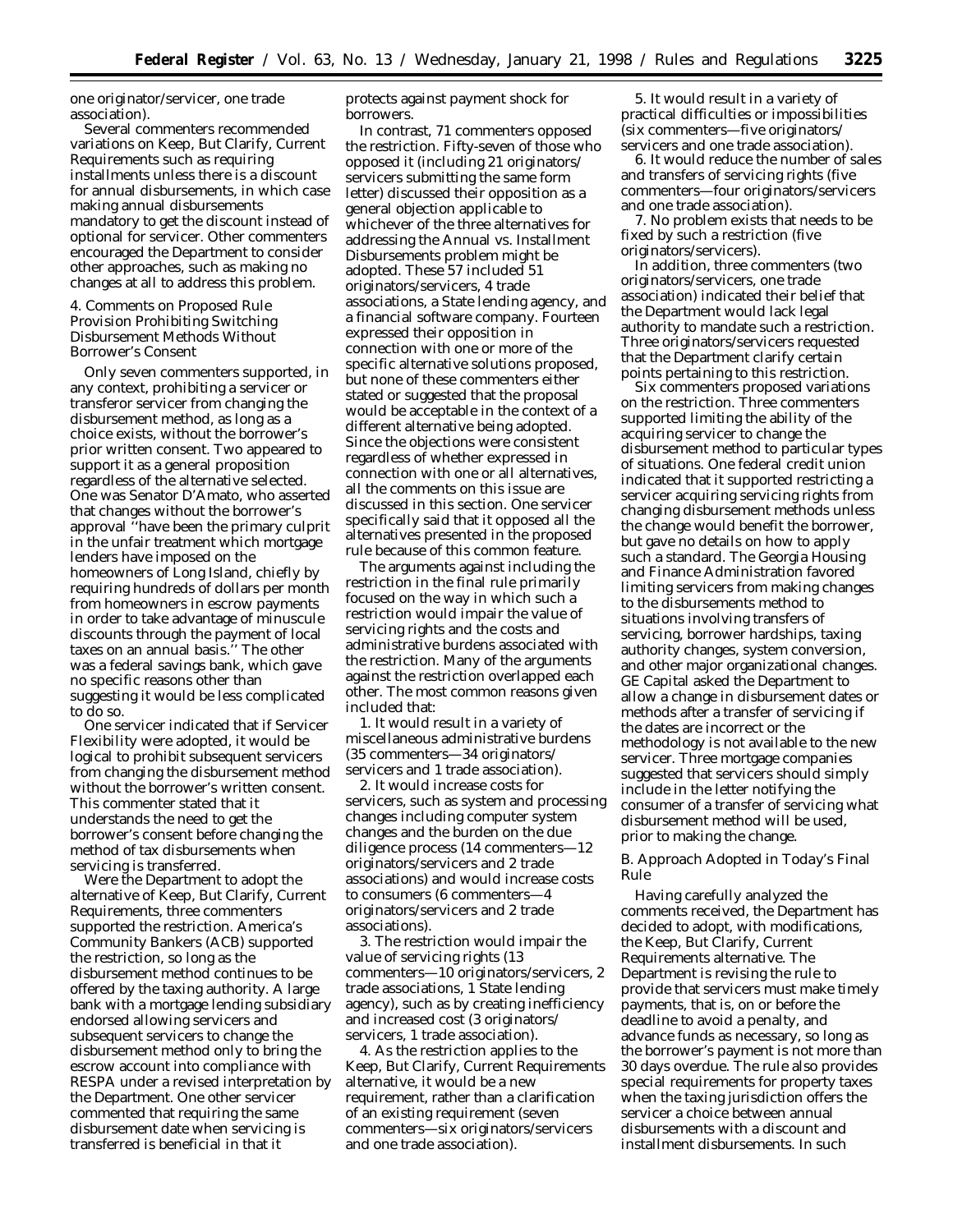cases, if the taxing jurisdiction neither offers a discount for disbursements on a lump sum annual basis nor imposes any additional charge or fee for installment disbursements, the servicer must make disbursements on an installment basis, unless the servicer and borrower agree otherwise. If, however, the taxing jurisdiction offers a discount for disbursements on a lump sum annual basis or imposes any additional charge or fee for installment disbursements, the servicer may, at the servicer's discretion (but is not required by RESPA to), make lump sum annual disbursements, as long as such method of disbursement complies with the requirements of § 3500.17 (k)(1) and (k)(2) of this rule. HUD encourages, but does not require, the servicer to follow the preference of the borrower, if such preference is known to the servicer.

This final rule also incorporates into the regulations a provision that the servicer and borrower may mutually agree, on an individual case basis, to a different disbursement basis (installment or annual) or disbursement dates, than the rule would otherwise require. This provision is consistent with, but more expansive than, the statement contained in the discussion in the preamble to the Department's May 9, 1995 rule (60 FR 24734), which indicated that such agreements were allowed after settlement only. At the time the preamble to the May 1995 rule was written, the Department felt that the concern for borrower coercion was so great as to make it necessary to limit agreements concerning disbursement dates to the period after settlement, when the likelihood of coercion was reduced. The Department understands, however, that allowing such agreements only after settlement discourages them, since it is more burdensome to change the disbursement basis or date after settlement than to set up the account from the start in a way that is mutually agreeable to the borrower and servicer.

This final rule emphasizes that these agreements must be completely voluntary and that neither loan approval nor any term of the loan may be conditioned on the borrower's agreeing to a different disbursement basis or disbursement date for property taxes. The rule does, however, allow such agreements to be made prior to settlement, thereby avoiding the need to make postsettlement changes in the disbursement basis or dates when such an agreement is reached before settlement. This rule also clarifies that whatever the borrower and servicer agree to must avoid a penalty, comply with normal lending practice of the lender and local custom, and constitute

prudent lending practice. This new provision provides flexibility. It allows the parties to agree, for example, to annual disbursements of property taxes even if there is no discount where an installment option is offered.

This final rule departs from Keep, But Clarify, Current Requirements as articulated in the proposed rule in that, under this final rule, the only specific requirements for choosing between annual and installment disbursements pertain to property taxes, not other escrow items. The reason the Department distinguishes property taxes from other escrow items is that the concerns that have been raised to the Department on the Annual vs. Installment Disbursement issue have been limited to property taxes. For most consumers, property taxes are much larger than hazard insurance and other escrow items.

This final rule also departs from Keep, But Clarify, Current Requirements as articulated in the proposed rule in that, for the reasons discussed in Part  $V(D)(3)$ of this preamble below, it does not adopt the restriction in the proposed rule that a servicer and subsequent servicers would be prohibited from changing the method of disbursement without the borrower's prior written consent, as long as a choice continues to exist in the taxing jurisdiction.

Finally, the final rule adds a definition of ''penalty'' to the definitions in § 3500.17. This definition clarifies that a penalty means a late charge imposed for paying after the disbursement is due. It does not include any additional charge or fee associated with choosing installment disbursements as opposed to annual disbursements or for choosing one installment plan over another. In comments on the proposed rule, four originators/servicers and one tax service commented that the proposed rule had been unclear whether a service fee levied on installment disbursements is regarded as a penalty. These commenters took the position that the servicers may or must use annual disbursements to avoid a penalty (service charge, interest payment, or other fee) for paying in installments, not just to take advantage of a discount available for annual disbursements. One of these commenters questioned whether the existence of a service charge for installment disbursements makes an annual disbursement plan without such a service charge the equivalent of a discount.

Notwithstanding these comments, the Department believes the better approach is not to regard a service charge, interest payment, or other fee associated with

choosing installment disbursements as opposed to annual disbursements as a penalty to be avoided. Rather, if a service charge, interest payment, or other fee is imposed for choosing installment disbursements as opposed to annual disbursements, the ability to avoid them by paying annually creates, in essence, a discount for annual disbursements. With respect to disbursements for property taxes, once the choice is viewed as between annual disbursements at a discount and installment disbursements, in accordance with this rule, the servicer may, but is not required by RESPA to,14 pay annually. Thus, for property taxes, the servicer may choose to disburse the property taxes in installments and incur the service charge, interest payment, or other fee associated with choosing installment disbursements, or may avoid them by disbursing annually. The servicer is encouraged, but not required, to follow the preference of the borrower.15

Stated in other terms, for property taxes, the servicer should add up the total payments associated with disbursing annually and compare that amount to the total payments associated with disbursing in installments. In making those calculations, the servicer should take into account any applicable discounts or service charges. If the total amount associated with disbursing property taxes annually is greater than or equal to the total amount associated with disbursing in installments, the servicer must disburse the property taxes in installments, except when the servicer and borrower mutually agree otherwise. If, however, the total amount for disbursing the property taxes in installments is greater than the total amount for disbursing them annually, the servicer may, but is not required by RESPA to, disburse them annually. The servicer is encouraged, but not required, to follow the preference of the borrower.

#### *C. Basis for Approach Adopted*

The preamble to the proposed rule indicated that the Department believed the advantage of Keep, But Clarify, Current Requirements would be that, like Servicer Flexibility, it would provide flexibility to servicers. It would also allow servicers to accommodate borrowers with a particular preference.

 $14$  The caveat, "by RESPA," is designed to allow for the possibility that State law could require annual disbursements.

<sup>&</sup>lt;sup>15</sup> For other escrow items, the servicer may disburse annually or in installments, so long as the method avoids a penalty and the disbursement basis and disbursement date complies with the normal lending practice of the lender and local custom, and constitutes prudent lending practice.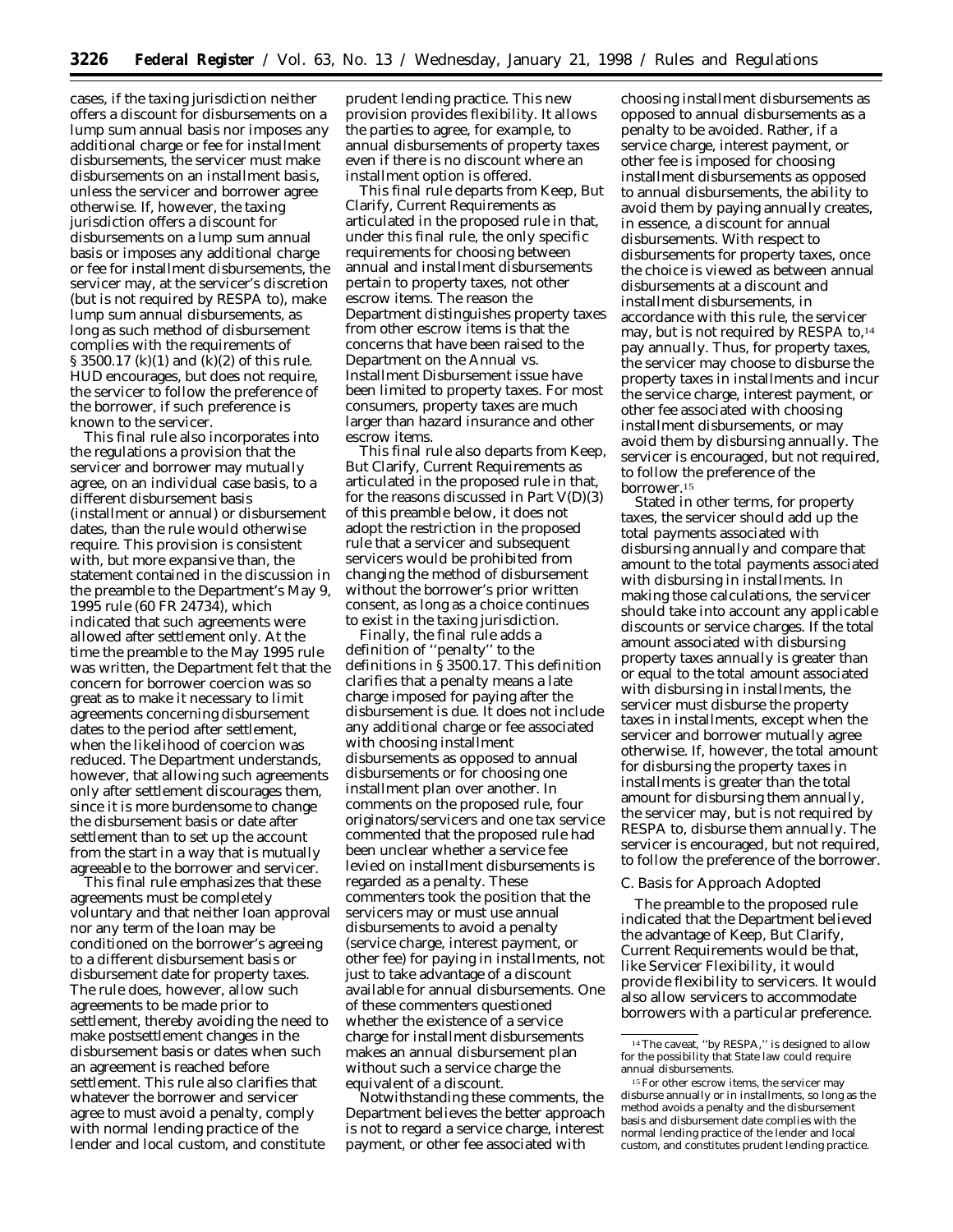To the extent that the Department thought Keep, But Clarify, Current Requirements had a potential drawback, it was that it would not guarantee that servicers would accommodate the preferences of individual borrowers, providing less choice for borrowers.

The comments received served to confirm the Department's belief that Keep, But Clarify, Current Requirements, with some modifications, is a workable solution to this problem. Commenters noted many positive reasons for choosing this alternative. The Department is persuaded that, on balance, it is the best approach for meeting consumers' needs and balancing those against the valid concerns of the industry. Such an approach will cause the least disruption and burden and will be the least costly approach, yet it is sufficiently flexible to accommodate the preferences of individual consumers.

By clarifying the regulations in a way that allows more flexibility for servicers and consumers, the Department intends to encourage more servicers to adopt the types of best practices that some servicers are already using that ensure flexibility for consumers. These best practices to address the Annual vs. Installment Disbursements problem include:

• Disbursing property taxes in installments unless a discount is offered for annual disbursements that the servicer, based on its best business judgment, believes is a large enough discount to be in the borrower's interest, in which case the servicer makes disbursements annually.

• Accommodating individual borrowers by switching borrowers who complain to whichever method they prefer for the disbursement of property taxes.

These two practices are examples of the types of best practices that some originators/servicers in the industry are using today, even without a Government requirement. The Department would encourage servicers to adopt these practices so that they will become more widespread.

In contrast, the Department intends to discourage practices that do not provide as much flexibility for the consumer. These include:

• If a choice between annual disbursements with a discount or installment disbursements is offered, always disbursing annually regardless of how insignificant the discount may be and despite the consumer's stated preference for installment disbursements.

• If a choice between annual disbursements or installment

disbursements with an additional charge or fee for installment disbursements is offered, always disbursing annually regardless of how insignificant the charge or fee for installment disbursements may be and despite the consumer's stated preference for installment disbursements.

The Department intends that the revisions made in this final rule clarify that these two inflexible practices were not, and are not, compelled by the Department; the Department does not in any way mandate such practices. The Department encourages servicers to use practices that are more consumer friendly.

### *D. Basis for Rejecting Alternative Approaches*

### 1. Rejection of Consumer Choice Alternative

The preamble to the proposed rule indicated that this approach would provide the greatest flexibility to the borrower. However, the Department also noted that it could impose higher costs on servicers. The Department observed that servicers would likely need two different disbursement systems to reflect the disbursement preferences of borrowers.

While the Department believes that it would have legal authority to impose Consumer Choice as part of the Secretary's rulemaking authority, it has decided not to do so. The Department is persuaded that the types of costs and burdens associated with such an approach are unwarranted at this time. The cost of implementing Consumer Choice with respect to disbursing property taxes on an installment or annual basis would be substantial according to most of the comments received on this issue. New software and operating procedures would have to be developed for originators and all those involved in servicing. Some efficiencies would be lost as multiple processes were employed for making disbursements to taxing authorities, when only one process had been followed before.

Additionally, the Department gathered information from members of the servicing industry on the cost of the Consumer Choice alternative. The Department believes that the cost per account subject to Consumer Choice would be significant, even under a very simple system subject to the following assumptions: (1) a choice would only be permitted at origination with no provisions for the consumer to opt to change the disbursement method later and (2) little in terms of disclosure to the consumer would be provided other

than notifying the consumer that a onetime choice at origination was permitted. To the extent that the disclosure required more information or the consumer could opt to change the disbursement method during the life of the loan, the costs would be greater.

The additional costs of consumer choice could be justified if there were commensurate benefits to consumers. But the vast majority of consumer complaints concerning the disbursement method arose out of the transition associated with the 1994– 1995 escrow rules. These were one-time, as opposed to ongoing, problems. Complaints about this problem have recently become rare.

Given that the transition associated with the 1994–1995 escrow rules is almost complete and that this transition has been the source of essentially all the complaints concerning the Annual vs. Installment Disbursements problem, the Department believes that only a small percentage of consumers would benefit from the Consumer Choice alternative. It is not anticipated that the benefits to the few who would choose a basis other than what the servicer would choose under the rule would exceed the costs associated with that option. Since it is consumers who would probably bear the additional costs of providing choice, the Department does not believe it is in the consumers' overall best interest to require consumer choice.

The Department was also influenced by the lack of consensus among the commenters on the technical details of the Consumer Choice alternative. The Department asked several specific questions about how to implement such an option in the way least disruptive to the industry. The answers received further reflected the uncertainties and disruptions that would be created by imposing the Consumer Choice alternative and helped convince the Department that such an approach is not feasible. Since the Department is not adopting the Consumer Choice alternative in this final rule, the responses received to a number of the questions raised in the proposed rule do not merit detailed discussion, but a brief summary of the comments in response to these questions is provided below to convey the divergent opinions on this subject.

1. The Department asked Question 7, which was designed to elicit comments on when the appropriate time would be for the originator or servicer to provide the borrower the disclosure, if the Consumer Choice alternative were to be adopted. The commenters were fairly evenly divided on whether the disclosure should be provided and the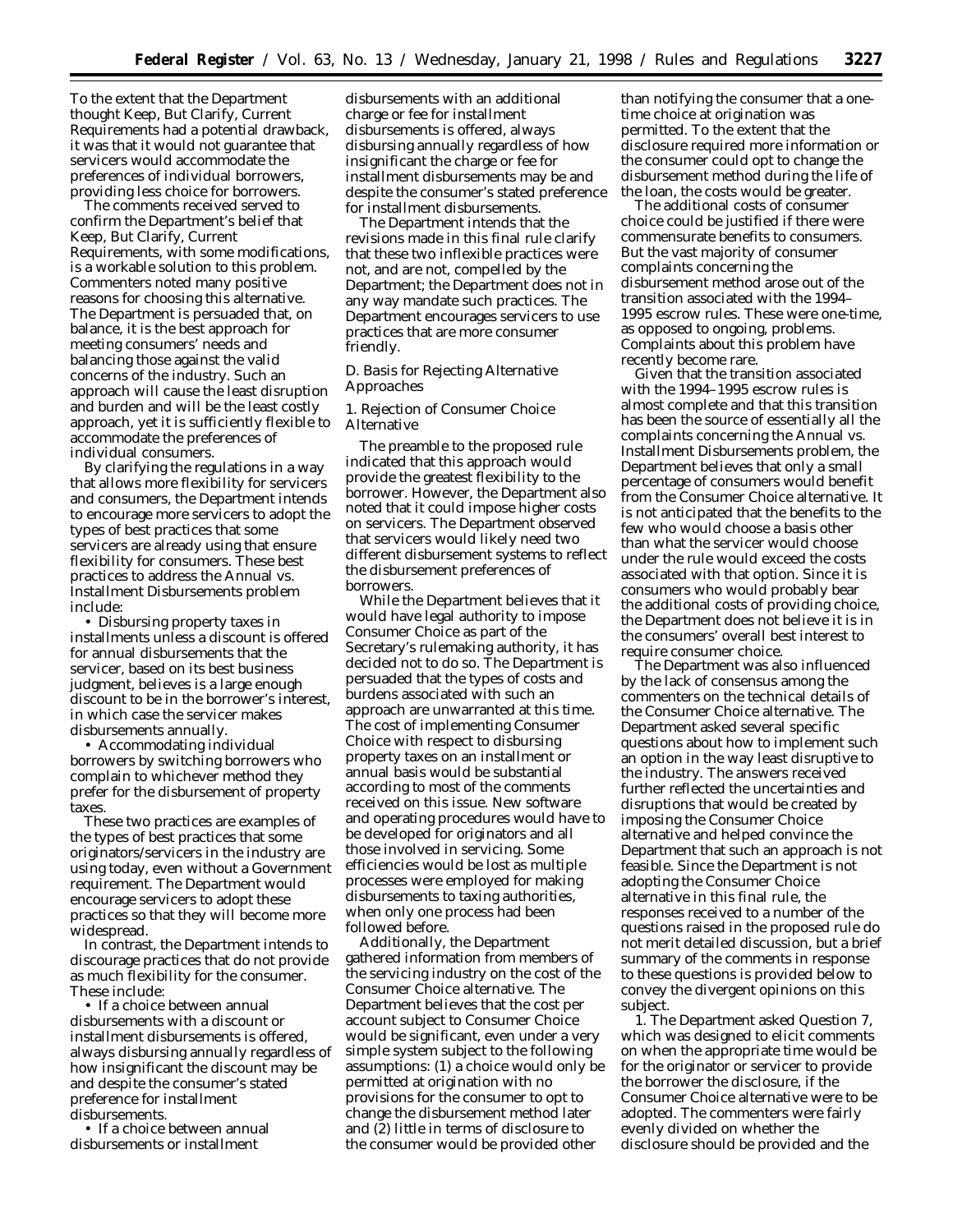selection made before closing but after underwriting or before underwriting. Thirteen commenters simply indicated sometime before closing, whereas 12 commenters indicated it would have to be before underwriting. Seven commenters specifically indicated that the selection would affect underwriting, whereas three commenters specifically indicated that the selection should not affect underwriting.

2. The Department asked Question 8, which was designed to elicit comments about whether the Department should prescribe a disclosure format if an approach were adopted in which the borrower's preference for installments or annual disbursements were controlling. There was general agreement that the Department should prescribe the format (20 commenters supporting prescribing it, with only 4 opposed). However, there was disagreement over what the disclosure should say. Six commenters supported the disclosure the Department had proposed, if one was to be mandated. Seven commenters, however, said it was too confusing and/or unclear. Four criticized it for containing too much information or being overwhelming whereas, two criticized it for not including enough information.

3. The Department asked Question 9, which inquired what period of time would be needed for servicers to be able to implement the Consumer Choice alternative. Four commenters said it could be implemented in less than 12 months, 9 commenters indicated 12 months or more, 2 commenters said 18 to 24 months, and 4 commenters estimated it would take 24 months.

### 2. Rejection of Servicer Flexibility Alternative

The preamble to the proposed rule explained that the Department perceived this alternative as being the least intrusive regulatory approach for the Department to take and providing the greatest flexibility to servicers, while leaving servicers free to accommodate borrowers with a particular preference, as long as the borrowers' preferences were in accordance with the normal lending practice of the lender and local custom and constituted prudent lending practice. The Department noted that the disadvantage of this alternative is that it would not guarantee that servicers would accommodate the preferences of individual borrowers and, therefore, it provided less choice for borrowers.

The Department has decided not to adopt the Servicer Flexibility alternative. Most commenters did not favor such an approach. The Department decided that there is no

reason to adopt this approach and that it would not necessarily be best for the consumer.

# 3. Rejection of Prohibiting Switching Disbursement Methods Without Borrower's Consent

While the Department would have legal authority to impose a restriction against switching disbursement methods without the borrower's consent as part of the Secretary's rulemaking authority, it has decided not to do so. The types of costs and burdens associated with such a restriction are unwarranted. Therefore, this final rule does not contain this restriction as part of the approach adopted.

#### *E. Clarifications*

In issuing this final rule, the Department wishes to address several questions from commenters that will clarify the rule.

1. Selecting From Among Various Installment Plans Offered

Several commenters requested clarification of the servicer's obligations when a taxing authority offers several different installment plans. In such circumstances, the Department encourages the servicer to use the installment plan that results in the lowest closing costs for the consumer. However, the servicer is free to make disbursements according to any installment plan offered by the taxing jurisdiction so long as the selection complies with the normal lending practice of the lender and local custom, and the installment plan selected constitutes prudent lending practice. The servicer may also make disbursements according to any installment plan offered by the taxing jurisdiction to which the servicer and borrower may mutually agree, on an individual case basis.

2. The Size of the Discount Does Not Matter

One mortgage company commented that the Department should make the application of the Keep, But Clarify, Current Requirements approach more consistent by establishing a guideline on when to switch to annual disbursements to take advantage of a discount. One tax service indicated that when the payee offers a choice between installments and annual disbursements at a discount, the Department should either require maximum discounts be taken or set a threshold and require the servicer to disburse to obtain any maximum discount meeting or exceeding that minimum.

In its proposed rule, the Department asked Question 6, which specifically solicited comments on whether the size of an available discount should matter and, if so, how. Fifteen commenters—11 originators/servicers, 1 trade association, 2 tax services, and 1 financial software company—indicated that the size of the discount should make a difference under the rule in some fashion. Eight commenters indicated that the rule should provide that if the discount offered meets a Department-determined threshold, the servicer must disburse annually to obtain the discount. Three commenters indicated that the rule should provide that the servicer is free to decide if the discount is large enough to make it worthwhile to make disbursements in such a way as to collect the discount.

Among those who favored making the size of the discount matter under the rule, there was no agreement on the best approach to setting the discount threshold that would trigger application of one rule or another. Five commenters opposed tying the discount threshold to a market rate, while only one supported this approach. Five commenters favored, but two commenters opposed, a ''reasonable servicer'' standard. One large tax service commented that not just the size of the discount, but several other factors, affect the value of the discount to the consumer, such as the rate of interest (if any) paid on escrow accounts, market interest rates, and the borrower's income tax rate.

In contrast, 16 commenters—15 originators/servicers and 1 trade association—indicated that the size of the discount should not make a difference under the rule. These commenters indicated that such consideration would present an additional burden and cost to calculate the size of the discount and that discounts are beneficial to the consumer regardless of the size.

The Department has not adopted the approach of making the size of the discount a determinative factor in which disbursement method the servicer should use. There is no apparent way to arrive at a reasonable and acceptable guideline. Rather, the Department's approach in this rule allows latitude to the servicer, while encouraging the servicer to follow the preference of the borrower.

### 3. Application of Rule to Other Escrow Items

Two originators/servicers commented that this rule should clarify that the Department's policy of favoring installments only applies to taxes, not other escrow items such as hazard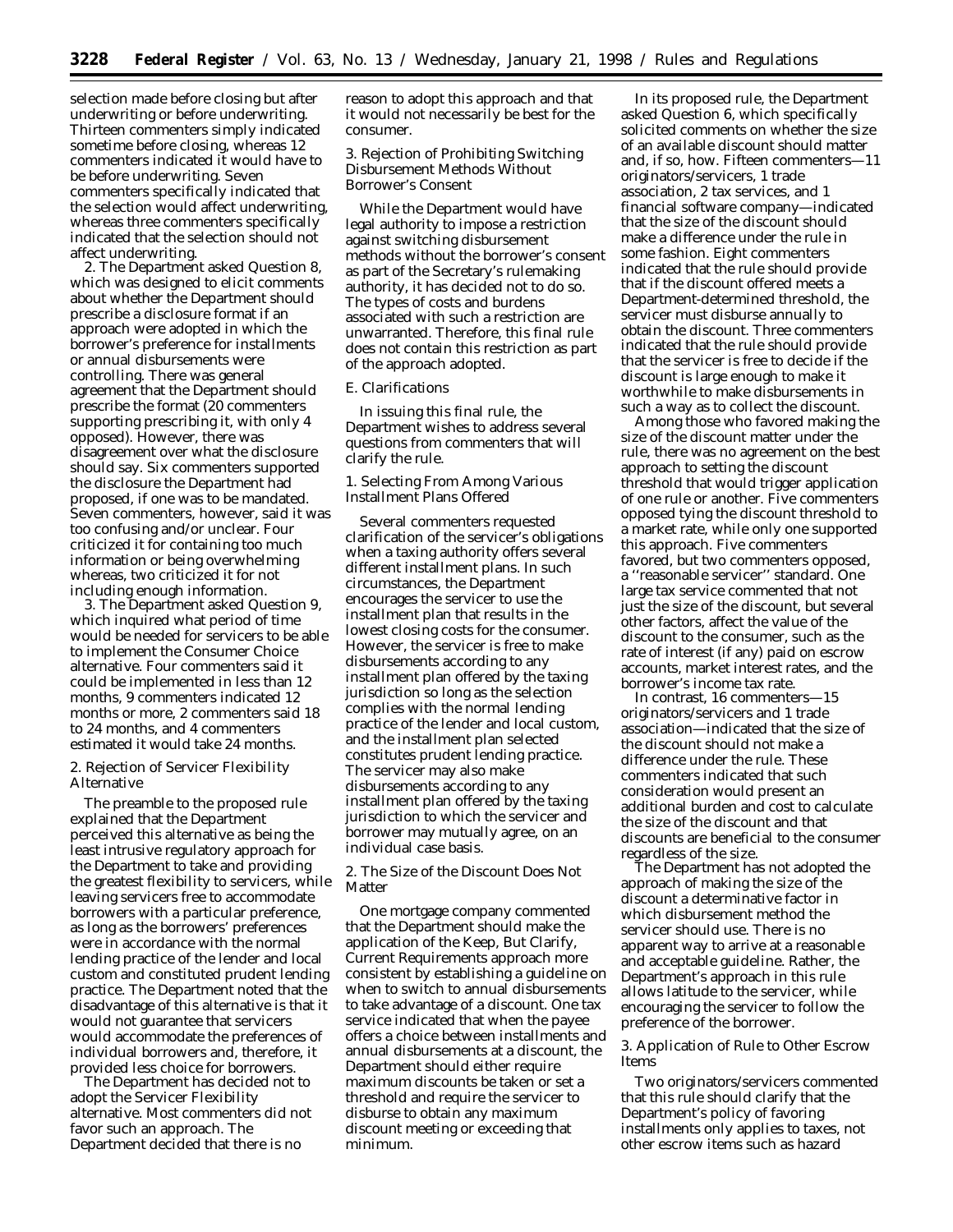insurance. One of these commenters added that this rule should clarify: (1) that servicers should disburse mortgage insurance payments monthly or annually; and (2) that hazard insurance payments should be disbursed annually or as billed by the insurer, and if discounts are available for annual disbursements it should be disbursed annually.

Under this final rule, the only specific requirements for choosing between annual and installment disbursements pertain to property taxes, not other escrow items such as hazard insurance. For escrow items other than property taxes, if a payee offers a servicer a choice between installment or annual disbursements, the servicer is required to make disbursements by a date that avoids a penalty. The servicer, however, is otherwise free to make disbursements on such disbursement basis (annual or installments) and disbursement date as complies with the normal lending practice of the lender and local custom, provided that the selection of each such basis and date constitutes prudent lending practice. The reason for distinguishing property taxes from other escrow items is explained in Part V(B) of this preamble, above.

# 4. No Preemption of State Law on Installment Option

Two commenters requested clarification of whether RESPA preempts State law in such a way as to require that States offer an installment payments option to servicers, or if they currently only offer that option to individual borrowers. The answer to that question is that RESPA does not so preempt State law. Whether taxing jurisdictions should make an installment option available to servicers is a matter of State law, not RESPA.

5. Disbursing Annually Instead of in Installments When There is no Discount if a Choice is Offered

One commenter, a Wisconsin bank holding company, raised a concern regarding escrow accounts in Wisconsin, stating that servicers should be able to make tax disbursements in an annual disbursement rather than installments, if a choice is offered, even if there is no discount for annual disbursements. The commenter represented that this was partly to protect the servicer's lien, which becomes effective on the first of the year in which the taxes are billed, and partly to give the borrower the benefit of tax deductions for the current year. The commenter explained that in Wisconsin, taxes are billed in November and can be paid in two installments in the

following January and July. In addition, State law requires the servicer to issue a joint check to the borrower and the taxing authority by December 20, or give the borrower three options: (1) Pay in full by December 31 if the tax bill is received by December 20, (2) pay the full tax when due (January and July installments), or (3) issue a joint check to the borrower and taxing authority by December 20. If the servicer offers the three options, the servicer is required to follow the borrower's preference.

The commenter asserted that for the Department effectively to prohibit the December payment would conflict with the Department's prior guidance set forth in the preamble to the February 15, 1995 rule (60 FR 8813, second column), which specifically allowed the practice. The commenter further argued that a substantial change in interpretation would undercut servicers who relied on the Department's prior advice, would force servicers to disregard State law, and would negatively impact on borrowers' tax deductions.

In response to this and other comments, this final rule adds a provision to the regulations  $(S 3500.17(k)(4))$  specifying that a servicer and borrower may mutually agree, on an individual case basis, to a different disbursement basis (installment or annual) or disbursement date than that which would otherwise be prescribed under the regulations. This addition should address the commenter's concern and allow the servicer to comply with Wisconsin law.

# **VI. Payment Shock—Comments Received, Approach Adopted in This Final Rule, Basis for Approach Adopted, Basis for Rejecting Alternatives**

## *A. Comments Received*

Through the comments received on the proposed rule, the Department gained a better understanding of the payment shock problem. A few commenters pointed out that there could be other causes of payment shock aside from those that the Department had described in the preamble to the proposed rule. Citicorp pointed out that payment shock can also be caused by rate adjustments to Adjustable Rate Mortgages (ARMs), special tax assessments, and additional insurance coverage selected by borrowers after closing.

The Department also learned more about how servicers have been addressing the problem of payment shock. Eight originators/servicers indicated that their practice is to notify borrowers ahead of time and provide an opportunity to make voluntary payments ahead of schedule to avoid payment shock. Seven originators/ servicers indicated that they offer consumers extended repayment plans, even beyond those required under RESPA, to make up shortages that result from payment shock. Nine originators/ servicers indicated that they use shortyear statements to minimize payment shock, a practice that also is useful. Two originators/servicers indicated that they simply notify borrowers ahead of time that payment shock may occur but do not explain how to avoid it.

The Department solicited comments to gauge the extent of the payment shock problem. Four originators/ servicers and one home builder specifically commented that they agreed with the Department's assessment that payment shock is a very significant problem that needs to be addressed. One commenter estimated that roughly 50 percent of its customers experience payment shock because 30 percent of its loans are for new construction on which taxes are initially assessed on unimproved property and then reassessed for the improvements; an additional 20 percent of its loans have prepaid taxes.

The view that payment shock was a problem was implicit in the comments of several others, such as a servicer who indicated that the current regulations do not work because of difficult situations with borrowers that arise when payment shock occurs. Every commenter who stated a reason for opposing the Make No Change alternative indicated that they opposed the alternative because it would not address the payment shock problem and/or ignored that a problem exists. There were 13 commenters who made such a statement—10 originators/ servicers (including 1 of the 4 mentioned above), 1 trade association, 1 tax service, and the home builder mentioned above.

Countrywide commented that payment shock is the most serious problem caused by the existing escrow accounting regulations because it leads to delinquency, hurts borrowers' credit, and may result in people losing their homes. NationsBank commented that it results in an inability to make additional payments in the second year, increases the possibility of delinquent payments, and accelerated collection proceedings, and causes consumers to lose confidence in their lending institutions. Two other originators/ servicers agreed with Countrywide's assessment that the situation leads to a significant number of defaults and foreclosures. Two commenters commented that when payment shock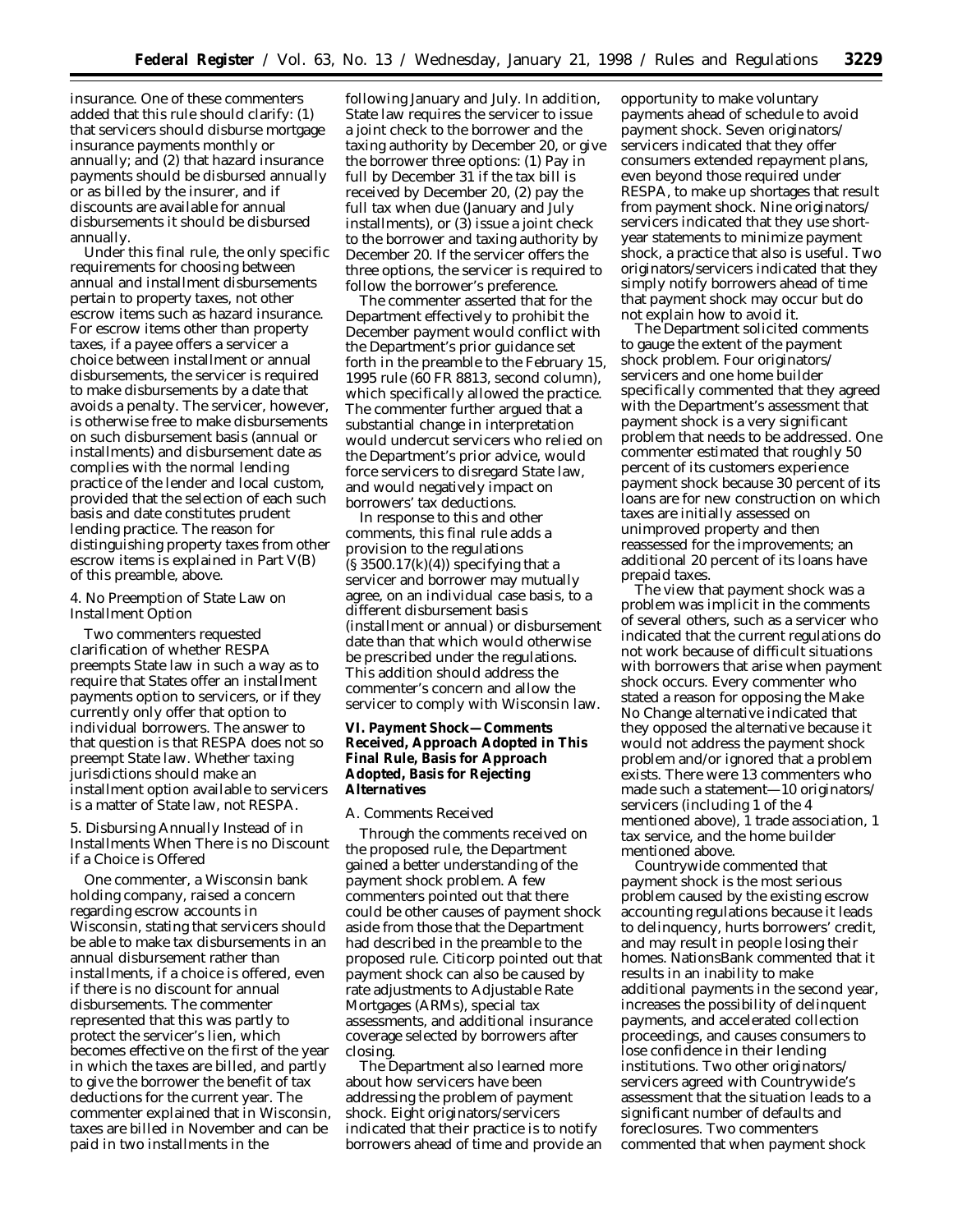occurs, borrowers unfairly blame their lenders and/or their builders and closing agents. Two commenters commented that when it happens, lenders are left having to carry shortages, sometimes for 24 to 48 months, and that this puts the lenders at risk. Countrywide indicated that it is a particularly perilous situation when two or more risk factors are present in a transaction (a condition known as ''layered risk''), such as when payment shock is combined with an upward adjustment in the ARM rate.

In contrast, seven originators/ servicers questioned whether payment shock was really a problem in need of fixing. A bank with a mortgage lending subsidiary commented that while many consumers fail to plan for payment shock, they are not really surprised by it and feel that the problem has nothing to do with the servicer. A rural bank commented that it is really a consumer education problem, a problem that will happen regardless of whether there is an escrow account or not. A bank holding company commented that it is not a significant problem, while a federal credit union indicated it was a very infrequent problem. One servicer requested that the Department wait until the transition period expires on the 1994–1995 escrow rules before making any further changes. Citicorp also questioned whether it is a real and ongoing problem and suggested waiting until 1998 to consider new requirements.

1. Comments on Consumer Choice

Only one commenter, the California Association of Realtors (CAR), supported Consumer Choice. As with the Annual vs. Installment Disbursements problem, the CAR commented that it favored approaches that provide consumers with as much information as possible and the opportunity, when fully informed, to make choices about the servicing of their loans and the related impound/ escrow accounting.

In contrast, 81 commenters opposed the adoption of Consumer Choice—66 originators/servicers, 10 trade associations, 1 tax service, 2 financial software companies, 1 builder, and 1 person of unknown professional interest. The most common reasons given included:

1. It would result in miscellaneous costs and/or administrative burdens (e.g., would increase cost of servicing or be a burden on closing, would create operational problems, would be complicated) (53 commenters—46 originators/servicers, 5 trade

associations, 1 financial software company, 1 builder).

2. It would be impractical (36 commenters), for reasons such as servicers will not have or would find it difficult to get or estimate the information needed to calculate the disclosure (30 commenters—28 originators/servicers, 2 financial software companies).

3. It would necessitate more customer service to explain choices and answer questions for consumers (28 commenters—26 originators/servicers, 2 trade associations).

4. Consumer Choice would require system and programming changes and new software or additional programming (23 commenters—19 originators/servicers, 4 trade associations). Two large lenders indicated that if Consumer Choice were selected they would need in excess of 18 to 24 months from the issuance of the final rule to reprogram their computers and develop new forms and procedures.

5. The specific costs and burdens of consumer disclosure, including producing and mailing disclosures, soliciting preferences, processing disclosures, tracking selections, and maintaining information on selection should be avoided (19 commenters—12 originators/servicers, 6 trade associations, 2 financial software companies) or objections to adding a new disclosure in general (5 commenters—4 originators/servicers, 1 builder).

6. The additional cost would be passed on to consumers (21 commenters—16 originators/servicers, 3 trade associations, 1 financial software company, 1 builder).

7. It would create consumer confusion, consumers would not be able to make an educated selection, and it would impose a burden on consumers to have to make such a choice (17 commenters—11 originators/servicers, 4 trade associations, 1 financial software company, 1 builder).

8. There is no need for it (14 commenters) for reasons such that no consumer benefit or no significant consumer benefit would result (10 commenters—6 originators/servicers, 4 trade associations).

9. It would necessitate multiple sets of closing documents to accommodate possible choices or otherwise interfere with the correct preparation of closing documents (eight commenters—five originators/servicers, one trade association, one financial software company, one builder).

10. Additional training of staff would be required (eight commenters—six

originators/servicers, two trade associations).

Several commenters commented specifically about the proposed prohibition against servicers switching accounting methods without the borrower's consent, which was one element of the Consumer Choice alternative. Only one commenter, GE Capital, indicated that it supported restricting changes to accounting methods when there is a transfer of servicing. GE Capital's support, however, was conditioned on the selection of the accounting method being limited to a one-time choice at closing, the selection being limited to situations involving new construction, and the regulations being clarified to provide that payments (as opposed to methodology) could be changed in the event of unanticipated changes to escrow items.

In contrast, seven commenters, including six originators/servicers and one trade association, opposed the aspect of Consumer Choice prohibiting servicers from switching escrow accounting methods. The reasons given included the following: (1) It would chill or burden sales of servicing rights (three originators/servicers, one trade association); (2) it would pose an administrative burden (two originators/ servicers); and (3) it would impair value of servicing rights (two originators/ servicers).

In the proposed rule, the Department asked Question 2, which was designed to elicit commenters' views on how to define a substantial increase in disbursements from an escrow account, and how mortgage servicers could go about determining whether bills paid out of escrow accounts were expected to increase substantially after the first year. Virtually all of the commenters that responded to this question focused on whether a 50 percent increase was an appropriate threshold for defining a substantial increase, as proposed.

Four commenters—three originators/ servicers and one trade association supported using 50 percent as a threshold. One bank holding company indicated that 50 percent was an appropriate threshold but that the payment shock problem should only be addressed in situations involving new construction. Most gave no reason for why they believed 50 percent was an appropriate threshold, other than that it seemed to be a reasonable approach. The National Association of Federal Credit Unions (NAFCU) indicated that the approach would avoid confusion.

In contrast, 21 commenters—17 originators/servicers, 2 trade associations, 1 financial software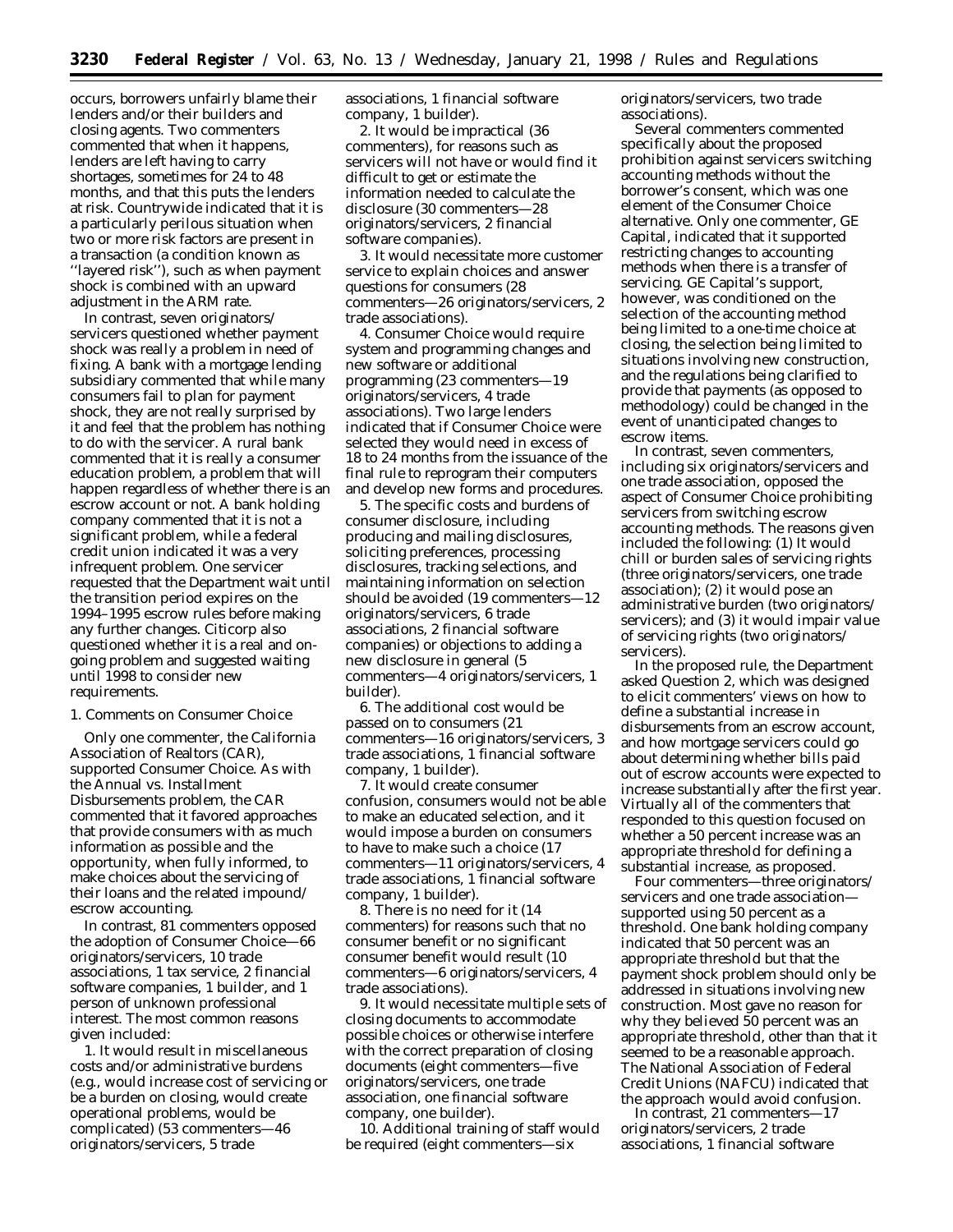company, and 1 builder—opposed using 50 percent as a threshold. Many of these commenters indicated that the Department should not set any threshold for when an increase would be considered substantial, yet no commenters favored offering alternatives to borrowers whose escrow payments were not expected to increase substantially after the first year, and 16 commenters (14 originators/servicers, 2 trade associations) specifically opposed such an idea. The reasons for opposing using 50 percent as a threshold and/or opposing any Department-established threshold were similar. They included:

1. Servicers would not be able to estimate if the expected increase was within the threshold (seven comments six originators/servicers, one trade association).

2. Even less than a 50 percent increase could be a problem for borrowers (five commenters—three originators/ servicers, one financial software company, one builder).

3. It would be burdensome and/or costly to calculate if the expected increase would meet the threshold (five commenters—four originators/servicers, one trade association).

4. Servicers should be given more flexibility (two originators/servicers).

The Department also asked Questions 2 and 7, which were designed to elicit responses as to whether, if the Consumer Choice alternative were adopted, the final rule should limit a borrower's opportunity to switch escrow accounting methods. Sixteen commenters (14 originators/servicers, 1 trade association, 1 financial software company) indicated that they opposed allowing even a one-time choice to be provided to consumers, but that if the Department chose the Consumer Choice alternative anyway, it should be limited to a one-time choice, for reasons such as the additional burdens and costs more opportunities to switch would create. Several other commenters that were less clear in their dislike of the Consumer Choice alternative, nonetheless took clear positions against offering more than a one-time choice.

In contrast, only three commenters advised against having different systems for different borrowers. One based its view on the additional confusion it would create over options and management of the options. Another based its opinion on the additional complications. A third stated it would add to the programming, personal, and postage costs and create more confusion.

2. Comments on Make No Change Alternative

A total of 46 commenters supported the Make No Change alternative. Fortytwo commenters—35 originators/ servicers, 5 trade associations, 1 financial software company, and 1 person of unknown professional interest—supported Make No Change as proposed. The MBA and a bank and trust indicated that Make No Change was their second choice next to Mandate First Year Overpayment; NAFCU also implied it was their second choice.

Four additional commenters indicated they would support Make No Change if Variation (A) were added to it. The proposed rule described Variation (A) as follows:

(A) Require servicers to disclose to borrowers that it is anticipated that they will have a substantial payment increase in the second year, so borrowers will be less surprised when such an increase occurs, but do not require servicers to indicate specifically to borrowers methods of avoiding the shortage.

#### 61 FR 46517.

Three of the 42 who supported the Make No Change alternative as proposed also indicated they would support Make No Change with Variation (A). In addition, two originators/ servicers that recommended alternatives instead of Make No Change also indicated that as part of those approaches that it should be disclosed to the borrower that a shortage is expected, but not the amount of the expected shortage.

One commenter who otherwise supported the Make No Change alternative indicated that it was opposed to mandating any type of notice, but indicated a notice similar to Variation (A) would be less problematic than the type of disclosure that would be part of the Consumer Choice alternative. The commenter observed that any disclosure should be generic (no calculations) and advise consumers that: (1) The amount of taxes for which escrow funds are being collected is based on information available at time of closing about anticipated property taxes for next year; (2) the amount could change especially for new construction; and (3) the consumer should monitor the situation and consult a tax advisor if the amount increases substantially.

Ten other commenters—eight originators/servicers, one financial software company, one builder specifically commented that they opposed Variation (A). The primary reasons were that it would not be effective at eliminating payment shock, and giving borrowers advance notice that a payment increase may occur should be left to the originator/servicer. The reasons the commenters gave for supporting the Make No Change alternative as their second choice were similar to the reasons other commenters gave for supporting it as their first choice. The reasons of all the commenters who supported it as their first or second choice are summarized below:

1. This approach would encourage good, voluntary practices to help customers on an individual basis (25 commenters—22 originators/servicers, 3 trade associations).

2. No change is needed because the current rule is adequate (four commenters—three originators/ servicers, one financial software company).

3. It would not be disruptive (three commenters—two originators/servicers, one trade association).

4. It would allow servicers to exercise good judgment (two trade associations). 5. It would be flexible (two

originators/servicers).

6. Providing consumers with a simple disclosure would give consumers information to act in their own best interest (one trade association).

In contrast, 13 commenters—10 originators/servicers, 1 trade association, 1 tax service, and 1 builder—opposed the Make No Change alternative. Each of these commenters stated that they opposed the alternative because it would not address the problem and/or ignored a problem that exists.

Other commenters supported other variations on the Make No Change alternative. Two originators/servicers supported Variation (B). Variation (B) would have required servicers to disclose to borrowers that it is anticipated that they will have a substantial payment increase in the second year, and to inform borrowers of the amount of the expected shortage at the end of the first year and of the opportunity to make additional payments to escrow ahead of schedule to avoid payment shock. On the other hand, seven commenters—five originators/servicers and two financial software companies—opposed Variation (B) for reasons such as the burdens and difficulties associated with trying to estimate the amount of a shortage that is expected to result.

In the proposed rule the Department also solicited comments on the following alternative. For each new account for which it is anticipated that there will be a substantial payment increase in the second year for one or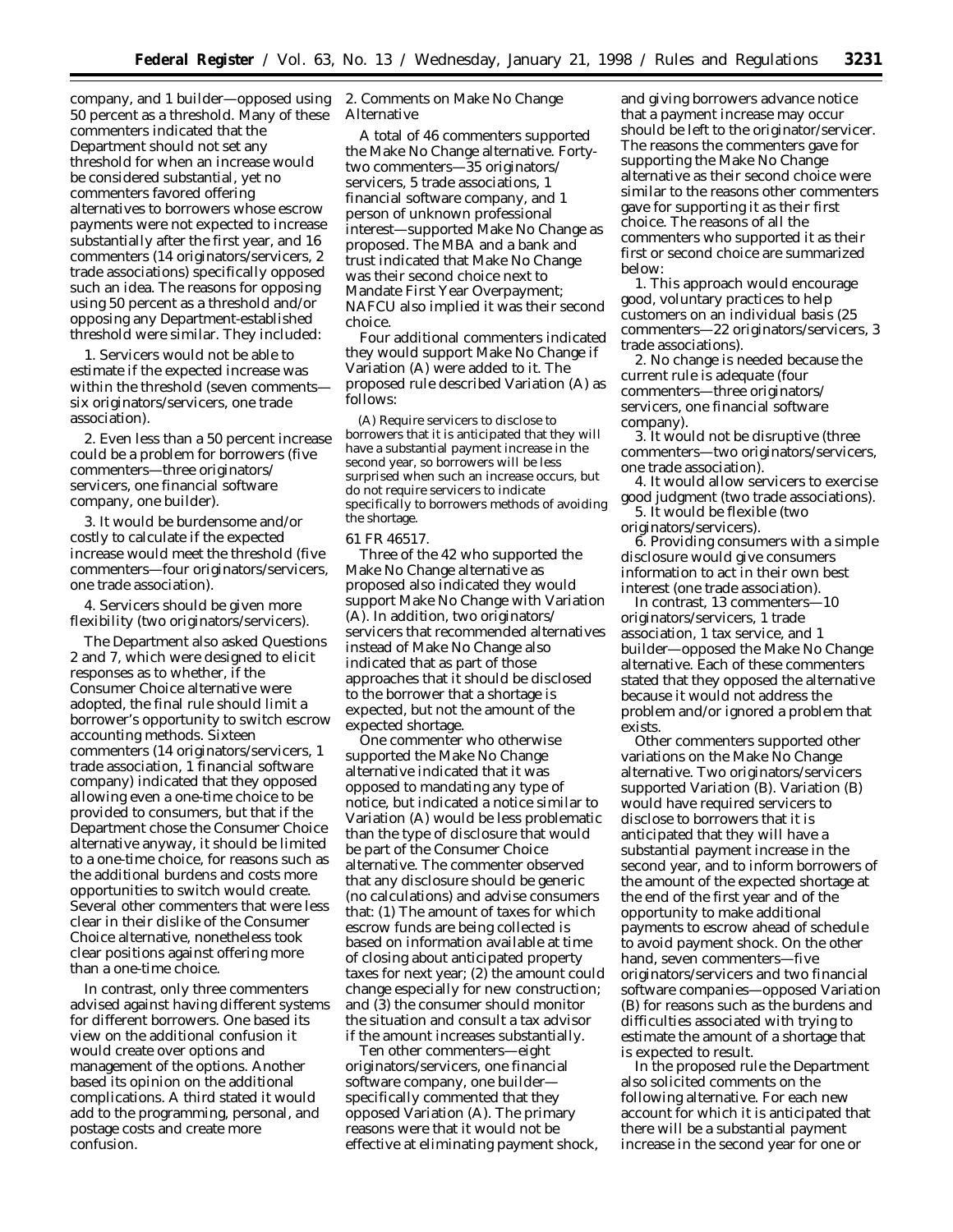more escrow items, allow the servicer, with the consent of the borrower, the option of calculating the escrow payments on a 24-month basis. This would allow the servicer to look ahead to the second year and estimate the payment that would be due, thereby mitigating the deficiency or shortage after the first year, leaving a smaller deficiency or shortage after the second year. (Using an escrow account period of more than 1 year has precedent. See the treatment of flood insurance and water purification escrow funds in § 3500.17(c)(9).) Under this option, since the amounts held in escrow would be greater than allowed under section 10 of RESPA, it would be necessary for the Secretary to invoke his exemption authority under section 19(a) of RESPA (12 U.S.C. 2617).

Only eight commenters commented on this particular approach. Five commenters supported it while three opposed it. The Department does not believe it is a superior approach to that adopted in this final rule, as discussed below.

The proposed rule also invited commenters to submit other permissible approaches under RESPA that would better serve the interests of the public and the intent of the statute, inviting commenters to submit specific regulatory language to implement their proposals. Fourteen originators/ servicers and two trade associations submitted a variety of additional alternatives, none of which appear to the Department to be a superior approach to that adopted in this final rule, as discussed below.

3. Comments on Mandate First Year Overpayment Alternative

Twenty-seven commenters—21 originators/servicers, 2 trade associations, 2 financial software companies, 1 tax service, and 1 State lending agency—supported the Mandate First Year Overpayment alternative. In addition, Citicorp indicated that the Mandate First Year Overpayment alternative was its second choice to the Make No Change alternative. Bank of America indicated it was its second choice next to an alternative of its own creation, but only for new construction and situations involving special tax discounts (e.g., reduced taxes for seniors, disabled, or veterans). GE Capital indicated it was its second choice to the Make No Change alternative, but should only apply if the increase will be due to taxes being based on the land value only for the first year. If the increase will be due to items paid prior to the first payment date, GE Capital favored a different approach.

The reasons given for supporting the Mandate First Year Overpayment alternative included the following:

1. This approach would avoid payment shock best and would result in the fewest shortages (14 commenters— 11 originators/servicers, 2 trade associations, 1 financial software company).

2. It would be better for consumers (12 commenters—9 originators/ servicers, 2 financial software companies, 1 State lending agency).

3. It would increase consistency, standardization, and uniformity (seven commenters—three originators/ servicers, one trade association, two financial software companies, one State lending agency).

4. It would require only minimal changes (four commenters—two originators/servicers, two financial software companies).

5. It would be the least costly alternative to implement (one originator/servicer, one financial software company).

6. It would be the fairest alternative (one originator/servicer, one tax service).

In contrast, 36 commenters—32 originators/servicers, 3 trade associations, and 1 person of unknown professional interest—opposed the Mandate First Year Overpayment alternative. The reasons given for opposing this alternative included the following:

1. It would not be in the consumer's interest to overpay and then money get back; this would be unfair to the borrower (10 commenters—7 originators/servicers, 2 trade associations, 1 person of unknown professional interest).

2. This alternative would be administratively burdensome or costly (e.g., having to make constant refunds and explanations to consumer) (six commenters—four originators/servicers, two trade associations).

3. It would run contrary to the Secretary's stated objectives (21 originators/servicers).

In the proposed rule, the Department proposed that as a variation on Method C, the cushion could be calculated as one-sixth of the estimated annual disbursements for the first year, instead of 2 months of the escrow payments for the first year. Two originators/servicers and a financial software company indicated that they preferred Method C to the variation. One of these commenters, a bank holding company, indicated that the variation would be far less effective at eliminating payment shock, while another, a mortgage company, indicated the variation would

be more complicated for borrowers and for the industry. No commenter indicated a preference for the variation.

Commenters also suggested several additional variations on the Mandate First Year Overpayment alternative as their preferred approach, such as limiting it only to situations involving new construction (five commenters four originators/servicers, one trade association) or offering it even when less than a 50 percent increase in disbursements were expected (four commenters—two originators/servicers, one financial software company, one builder).

### *B. Approach Adopted in Today's Final Rule*

Based on the comments received, the Secretary has determined that there would be little value in rulemaking on the payment shock ''problem.'' The comments, in sum, do not indicate that the ''problem'' is uniformly accepted as such in the industry, there is little support for the Department's prescribing a particular accounting method that will result in overescrowing consumers' money, and there is no agreement on the nature of any form that the Department would prescribe for homebuyers to warn of the possibility of a substantial increase in payments to their accounts.

During the rulemaking, however, the Department identified that individual servicers do provide a written disclosure to borrowers when they anticipate increased payments. The Department favors this approach and believes that such a disclosure should be encouraged as a best practice, without the Department prescribing the particular form.

The Department has decided to adopt, with modifications, the Make No Change alternative. This final rule, therefore, continues the current requirements for escrow analysis, even when the servicer expects that the disbursements from the escrow account will increase substantially after the first year. This alternative will not prevent payment shock in all instances. Under the final rule, however, as in the past, servicers may disclose the problem to borrowers, and borrowers may make voluntary overpayments to escrow accounts. Servicers may also calculate short-year statements. Thus, some methods are available to alleviate the payment shock problem, although they are not required.

This final rule does depart, however, from the Make No Change alternative of the proposed rule in encouraging, on a voluntary basis, the use of a consumer disclosure format concerning payment shock to be given to consumers when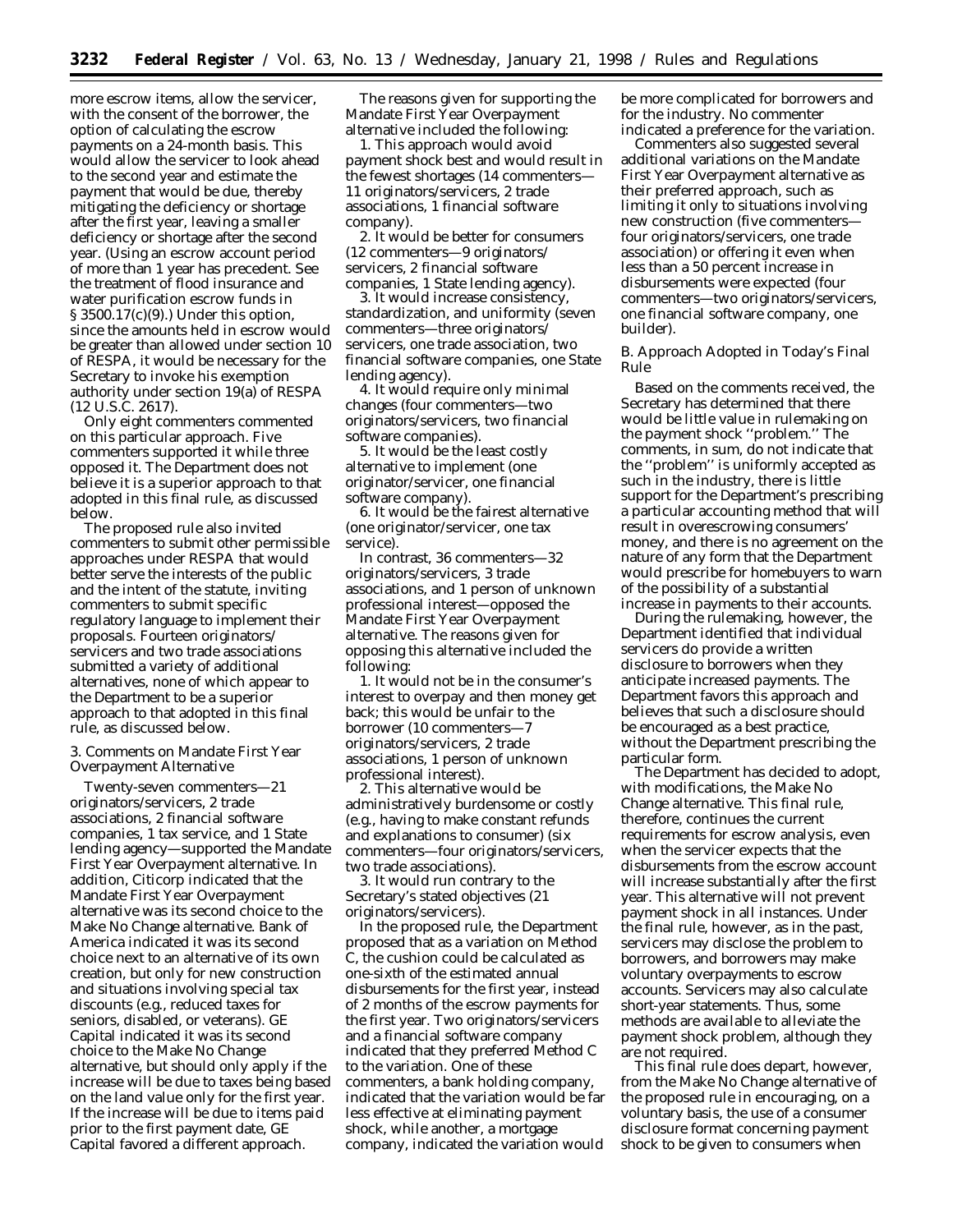the originator or servicer expects that a substantial increase in escrow payments will occur in the second year of the escrow account. The Department has determined not to define a ''substantial increase.'' Instead, this rule leaves this determination to each originator or servicer to apply sound business judgment.

This disclosure format, which is published as an appendix to this final rule, will be available from the Department as a Public Guidance Document at the address indicated in 24 CFR 3500.3. The format is entitled ''Consumer Disclosure for Voluntary Escrow Payments'' to clarify that when the originator or servicer provides the disclosure, the consumer may choose whether to make higher payments during the first year to reduce or eliminate the monthly payment increase in the second year. The disclosure contains the following information:

The bills paid out of your escrow account are expected to increase substantially after the first year[.] [because  $\overline{\phantom{a}}$ Under normal escrow practices, your monthly escrow payment in the second year could be much higher than in the first.

You may voluntarily choose to make higher payments during the first year to reduce or eliminate the monthly payment increase in the second year. If you are interested in doing this, contact:

The instructions to the preparer explain that the blank provided is to indicate whom to contact for further information on making voluntary overpayments during the first year, including the mailing address, fax number, e-mail address, and/or telephone number of the contact. The terms ''reserve'' or ''impound'' may be substituted for the terms ''escrow account'' or ''escrow'' to reflect local usage.

While use of the disclosure is not mandatory, providing the disclosure to consumers is a best practice that the Department encourages originators and servicers to follow. The Department is publishing this format at the end of this rule as an appendix for the convenience of the reader. It will not be codified in the Code of Federal Regulations.

The recommended format published with this final rule, in addition to providing notice that payment shock may occur, also indicates that payment shock can be avoided by making additional payments to the escrow account, and suggests that the consumer ask the appropriate originator or servicer for more information. While simply informing consumers of the potential of payment shock and providing information on how to avoid

it may not lead the consumers to take actions to avoid it, the information will benefit some consumers and may lead them to request voluntary borrower and servicer agreements to make additional payments to avoid shortages.

To provide clarity to servicers, this rule adds a new provision (24 CFR  $3500.17(f)(2)(iii)$ ) regarding funds deposited as a result of such voluntary borrower and servicer agreements. The provision states that the voluntary agreement is for a 1-escrow-accountyear period, although successive agreements are allowed. By receiving higher escrow payments into the account, the ending balance will be greater, thus lowering or eliminating the anticipated shortage at the time of the next analysis. At the time of the next escrow analysis, § 3500.17(f) regarding shortages, surpluses, and deficiencies will continue to apply, and may not be changed by any voluntary agreement.

### *C. Basis for Approach Adopted*

The comments received served to confirm that the Make No Change alternative, with some modifications, is a workable solution to this problem. Based on its review of the comments, the costs and burdens associated with any other approach are simply too great compared to the benefits. There is no strong evidence that additional regulation is needed at this time to address the problem. Existing procedures are adequate to avoid payment shock. This rule encourages originators and servicers to inform consumers of the potential problem and allow them to use existing procedures to avoid the problem if they so desire.

This final rule is similar to Variation (A) of the Make No Change alternative in the proposed rule, which was recommended by several commenters. As recommended by commenters, use of the format is not mandatory, but the recommended format is similar to that which was suggested by several commenters. Heeding the objections of several commenters, the recommended format does not call for an estimate of the amount of a shortage that is expected to result. Several commenters urged that the final rule leave the decision of whether to give borrowers advance notice that a payment increase may occur to the originator/servicer. In response, this final rule leaves this determination to each originator or servicer to apply sound business judgment in deciding whether to provide the disclosure; it does not make the disclosure mandatory or define a ''substantial increase.''

The Department intends this final rule to encourage more originators and

servicers to adopt practices that will ensure that consumers are informed of the payment shock problem and given the opportunity to avoid it. These practices include:

• Notifying borrowers in advance and providing an opportunity to make voluntary payments ahead of schedule to avoid payment shock. The Department encourages servicers to use the recommended format published today to notify borrowers of this potential problem when the originator or servicer, in applying sound business judgment, believes that payment shock is like to occur.

• Offering consumers extended repayment plans, even beyond those required under RESPA, to make up substantial shortages associated with payment shock.

These two practices are examples of the types of best practices that some originators/servicers in the industry are using today, even without a Government requirement. The Department encourages servicers to adopt these practices so that they will become more widespread.

## *D. Basis for Rejecting Alternative Approaches*

## 1. Rejection of Consumer Choice Alternative

While the Department believes it would have legal authority to impose Consumer Choice, including the prohibition against the servicer changing escrow account methods, as part of the Secretary's rulemaking authority, it has decided not to do so. The types of costs and burdens associated with such an approach are prohibitive at this time.

The Department was also influenced by the obvious lack of consensus among the commenters as to how to work out the technical details associated with the Consumer Choice alternative. The Department asked several specific questions about how to go about implementing such an alternative in the way least disruptive to the industry. The answers reflected the uncertainties and disruptions that would be created by imposing the Consumer Choice alternative, and helped convince the Department that such an approach is not feasible. Since the Department is not adopting the Consumer Choice alternative in this final rule, the responses received to a number of the questions raised in the proposed rule concerning this issue do not merit detailed discussion, but a brief summary of the comments in response to these questions is provided below to give a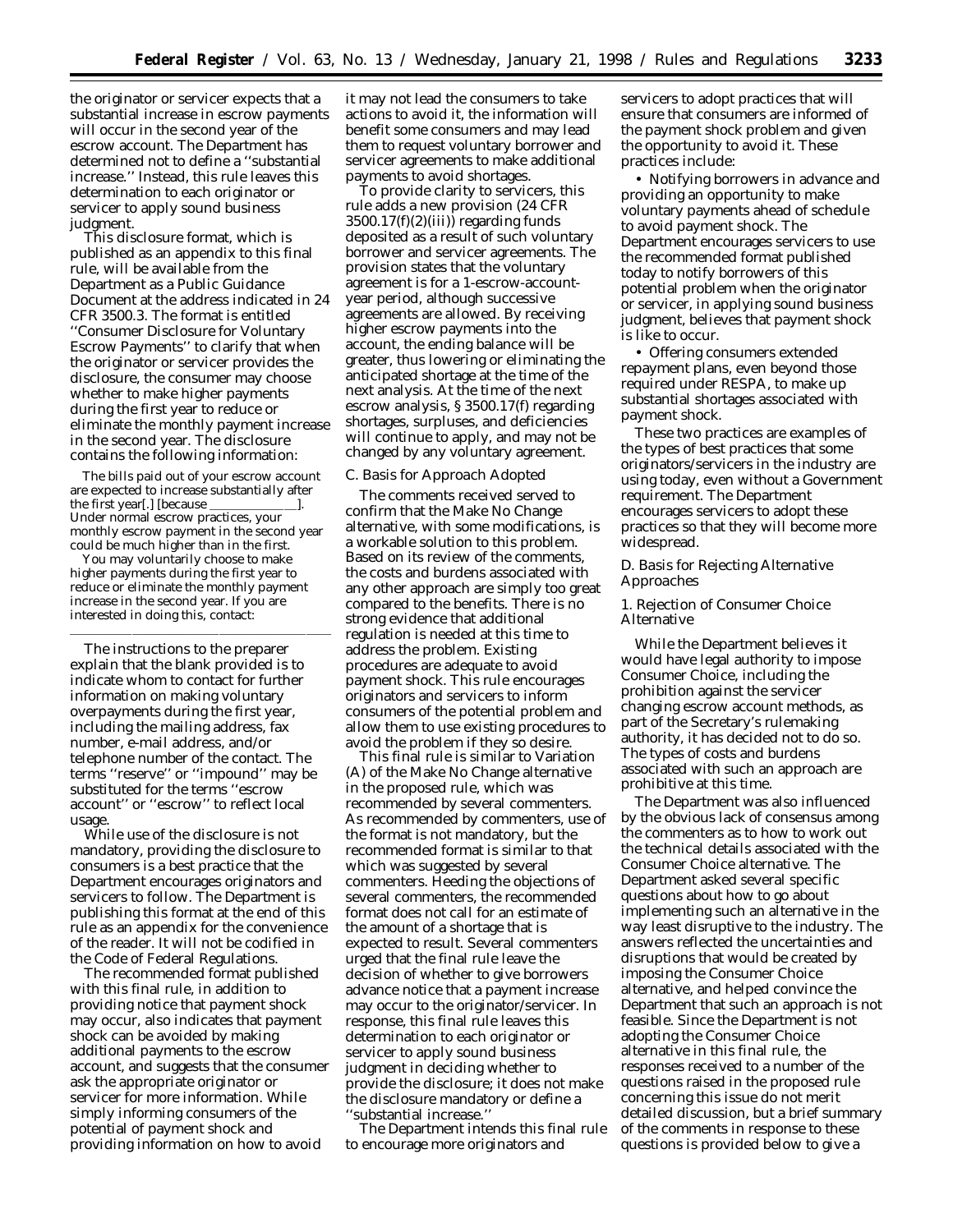sense of the divergent opinions received:

1. The Department asked Question 5, which was designed to elicit views on when the appropriate time would be for the originator or servicer to provide the borrower the disclosure, if the Consumer Choice alternative were to be adopted. The commenters were nearly evenly divided on whether the disclosure should be provided and the selection made before closing but after underwriting or before underwriting. Eight commenters simply indicated sometime before closing, whereas six commenters indicated that it would have to be before underwriting. Two originators/servicers and one tax service indicated that no matter what time was selected, problems would arise. Five commenters specifically indicated that the selection would affect underwriting because it could affect the funds needed to close, whereas one mortgage lending subsidiary of a bank stated emphatically that it ''should have absolutely no bearing on the loan underwriting or approval process since the borrower must qualify based on a tax escrow payment calculated on fully assessed value.''

2. The Department asked Question 6, which asked whether the Department should prescribe a disclosure format if an approach were adopted in which the borrower's preference for a particular escrow accounting method were controlling. Although there was general agreement that the Department should prescribe the format (15 commenters supporting prescribing it with only 2 opposed), there was disagreement over what the disclosure should say. One commenter supported the disclosure the Department had proposed, agreeing ''with the simplicity of the proposed format.'' Seven commenters, however, said it was confusing and contained too much information, whereas two commenters criticized it for not including enough information.

2. Rejection of Mandate First Year Overpayment Alternative

While the Mandate First Year Overpayment alternative was extolled by some in the industry as the best solution, there was no consensus even within the industry for this approach. Thirty-two originators/servicers and 3 trade associations opposed it, while only 21 originators/servicers, 2 trade associations, 2 financial software companies, 1 tax service, and 1 State lending agency supported it. The Department is persuaded that it is simply not in the consumer's interest to mandate overpayment into escrow accounts, even if consumers ultimately

get the money back. Mandating escrowing beyond the limitations of the statute would be unfair to borrowers. Consumers should not be forced to tie up money unnecessarily in their escrow accounts and may prefer to invest the money elsewhere or use it for other more pressing purposes. There is no compelling case for the Department to exercise its exemption authority for this purpose. Nor would such an approach be consistent with the Secretary's stated objectives for escrow accounting.

# **VII. Single-Item Analysis With Aggregate Adjustment Problem— Comments Received, Approach Adopted in This Final Rule, and Basis**

# *A. Comments Received on Revision Proposed*

The Department sought comments from the public on this proposal, as well as other approaches that would be permissible under RESPA and might better serve the interests of the public and the intent of the statute. The Department also invited commenters to submit specific regulatory language to implement their proposals.

A significant number of commenters, including servicers and trade associations, found the proposal to represent a functional or acceptable solution. The MBA, while favoring the proposal, indicated that some of its members were concerned about settlement agent confusion from the change. Those members opposing the change indicated that they make use of the 45-day period within which the initial analysis must be delivered, so they did not share the concern over presenting two different accounting methods. During the Department's development of the proposed rule, Federal Reserve Board staff had indicated that it had no objection to the approach in the proposed rule, inasmuch as the PMI number for APR calculations would otherwise be available.

On the other hand, a number of major lenders and/or servicers opposed the change. For example, Chase Mortgage stated that it was not beneficial for consumers or servicers, since consumers would lose the ease of a single statement from which amounts can be reconciled, and servicers would have no viable audit trail to indicate how the initial deposit was calculated to resolve later differences or discrepancies. Bank of America's comments were similar. A number of other commenters decried a retreat from uniformity (the original premise of the 1994–1995 escrow rules) that allowing options among servicers would produce, and indicated that

options affected the ease of servicing transfers. On a tangential point, the American Escrow Association wanted continued clarity that the settlement agent action reflected instructions received, not independent activities of the settlement agent.

# *B. Approach Adopted in This Final Rule and Basis*

The Department carefully reviewed the comments and considered them in view of the mandate issued to the Department and the Federal Reserve Board under legislation enacted September 30, 1996 to re-examine RESPA and TILA disclosure requirements. See sec. 2101 of the Economic Growth and Regulatory Paperwork Reduction Act of 1996 (Title II of the Omnibus Consolidated Appropriations Act, 1997, Pub. L. 104– 208; approved September 30, 1996).

It would be inappropriate to undertake a piecemeal and unilateral revision of the HUD–1 and HUD–1A at this time. In addition, the elimination of the aggregate adjustment from the HUD– 1 and HUD–1A would harm those who have already developed systems that rely on it for an audit trail. There simply was no consensus for the change. Therefore, this final rule does not contain any revision to the 1000 series disclosures; servicers should continue to follow existing requirements.

On a related matter, this rule adds information to the footnote instructions to Appendix C, in order to reaffirm a previous clarification that instead of using aggregate accounting with no more than a 2-month cushion, the reserves on the Good Faith Estimate may be estimated by using single item accounting with no more than a 1 month cushion (see 61 FR 46518, column 3, September 3, 1996).

# **VIII. Lead-Based Paint Disclosure Issue—Comments Received, Approach Adopted in This Final Rule, and Basis**

# *A. Comments Received on Revision Proposed*

Commenters were almost evenly divided regarding the desirability of adding the lead-based paint disclosures. Nine commenters—four originators/ servicers and five trade associations indicated that they supported or had no objection to the proposal. Most gave no reason. Among those who did, the National Association of Federal Credit Unions indicated that they supported the proposal because it would help educate borrowers of their rights.

In contrast, eight originators/servicers opposed the proposal. One lender indicated that by imposing the burden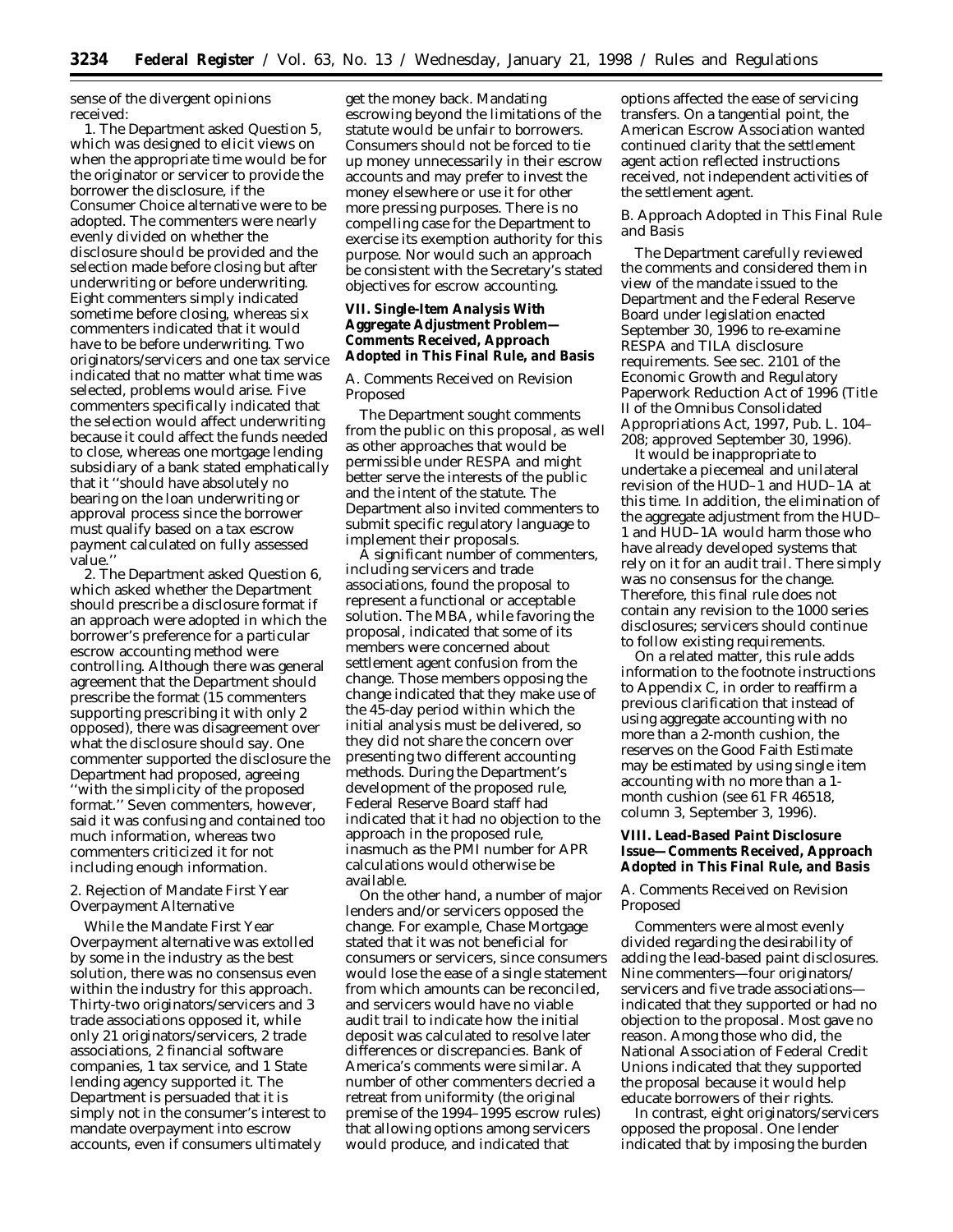of disclosure on the lender, the Department would be blurring the responsibility of sellers to give leadbased paint disclosures required by the EPA/HUD rule (implementing section 1018 of the Housing and Community Development Act of 1992). The commenter noted that lenders have never been required to disclose matters of law between sellers and buyers. Six other originators/servicers presented similar or related arguments.

Four originators/servicers indicated that providing a disclosure on the GFE would be duplicative of other lead disclosures; one commented that the HUD booklet ''Settlement Costs and You'' was a more appropriate forum for this type of disclosure. Two originators/ servicers expressed concern that lenders would become involved in lawsuits involving lead-based paint, and that the disclosure could be interpreted as implying a lender duty in some future consumer class action.

### *B. Approach Adopted in This Final Rule and Basis*

Upon careful review of these comments, the Department agrees with the commenters who believe that the lead-based paint disclosure need not specifically be added to the GFE and the HUD–1 and HUD–1A as a separate line at this time. This final rule continues the existing requirement that the leadbased paint inspection fee be included on the HUD–1 or HUD–1A if a leadbased paint inspection is either: (1) required by the lender, whether paid outside of settlement (in which case ''P.O.C.'' should be used) or at settlement; or (2) paid for at settlement. The only change made by this rule is a clarification to the instructions for the HUD–1. The current instructions indicate that Lines 1301 and 1302 of the HUD–1 may be used for ''fees for survey, pest inspection, radon inspection, lead-based paint inspection, or other similar inspections.'' The instructions are being changed to indicate that Lines 1301–1302 or any other available blank line in the 1300 series may be used for these purposes.

In addition, the Department has recently implemented several programs to assist homebuyers in financing the cost of lead-based paint inspections, risk assessments, and repairs. These programs include special requirements for the disclosure of information pertaining to lead-based paint on the HUD–1 and HUD–1A, which were explained in Notice H 96–93 (HUD) issued by the Department's Office of Housing on November 5, 1996.

Most importantly, since the time the September 13, 1996 proposed rule was issued, the Department has replaced its out-of-date settlement costs booklet (see 62 FR 31891, June 11, 1997). This new booklet is also available on the RESPA Website: http://www.hud.gov/fha/res/ respa hm.html. This revised booklet discusses the legal provisions that allow the buyer the option of obtaining a leadbased paint inspection, and gives an earlier and more meaningful description of the lead-based paint inspection process to the consumer. The Department is also currently engaged in a process with the Federal Reserve Board, referred to in Part VII(B) above of this preamble, which involves an overall review of settlement disclosure forms and requirements.

### **IX. Rule Changes**

The changes made in this final rule are summarized below:

1. This rule amends § 3500.17(a) to include a reference to the voluntary disclosure format. This reference clarifies that the Department encourages, but does not require, originators and servicers to provide the format to consumers when they anticipate a substantial increase in disbursements from the escrow account after the first year of the loan.

2. This rule revises the definition of ''disbursement date'' in § 3500.17(b) to eliminate a redundant sentence that had referred to § 3500.17(k).

3. This rule adds a definition of 'penalty'' to § 3500.17(b) to clarify that a penalty does not include any additional charge or fee associated with choosing installment payments as opposed to annual payments or for choosing one installment plan over another. As discussed in Part  $III(C)(1)$  of this preamble, this new definition is necessary to clarify, in response to comments on the proposed rule, that a service fee levied by the payee on installment payments is not regarded as a penalty.

4. This rule amends § 3500.17 (c)(1) and (c)(2) to eliminate redundant descriptions of the requirements of § 3500.17(k); the requirements of § 3500.17(k) are clarified by revisions to that paragraph. This rule also makes technical amendments to the citation of § 3500.17 (c)(1) and (c)(2).

5. This rule revises § 3500.17(i)(1) to conform the language more closely to the statutory language in section 10(c)(2)(A) of RESPA. While this clarification pertains to escrow accounting, it does not directly relate to the other matters addressed in this final rule. This is a technical clarification, not a departure from prior requirements. As such, the Department restates its position that because an escrow account

statement clearly itemizes all amounts paid out of the escrow account during the period as required, the statement does not also have to provide, as an additional element of the statement, a separate sum of all of those amounts.

6. This rule revises § 3500.17 (k)(1) and (k)(2) to eliminate awkward and unnecessary cross-references to the definition of ''disbursement date.'' The revisions to paragraph  $(k)(1)$  eliminate language that had indicated that in calculating the disbursement date, servicers were to use a date on or before the earlier of the deadline to take advantage of discounts, if available, or the deadline to avoid a penalty. This language caused much public confusion. Instead, as explained in Part  $III(C)(1)$  of this preamble, under this final rule servicers are required to disburse in a timely manner, that is, on or before the deadline to avoid a penalty. For escrow items other than property taxes, the rule leaves it to the servicer to decide whether to disburse on a date early enough to take advantage of discounts, so long as the disbursement basis (annual or installments) and the disbursement date complies with the normal lending practice of the lender and local custom and constitutes prudent lending practice. For property taxes only, this rule contains special requirements in paragraph (k)(3).

7. This rule adds § 3500.17(k)(3) to specify the special additional requirements applicable to property taxes when the taxing jurisdiction offers the servicer a choice of disbursements on an installment or annual basis. Those requirements are explained in Part  $III(C)(1)$  of this preamble.

8. This rule adds § 3500.17(k)(4) to specify that a servicer and borrower may mutually agree, on an individual case basis, to a different disbursement basis (installment or annual) or disbursement date for property taxes, so long as their agreement avoids a penalty, complies with the normal lending practice of the lender and local custom, and constitutes prudent lending practice. This provision is discussed in Part  $III(C)(1)$  of this preamble.

9. This rule makes one minor clarification to the instructions to the HUD–1 as it relates to disclosure of ''lead-based paint inspection'' fees.

10. This rule includes as an appendix a voluntary disclosure format that is entitled ''Consumer Disclosure for Voluntary Escrow Account Payments.'' This format is discussed in Part  $IV(C)(1)$ of this preamble.

11. This rule adds a footnote instruction to Appendix C to part 3500, the Sample Form of Good Faith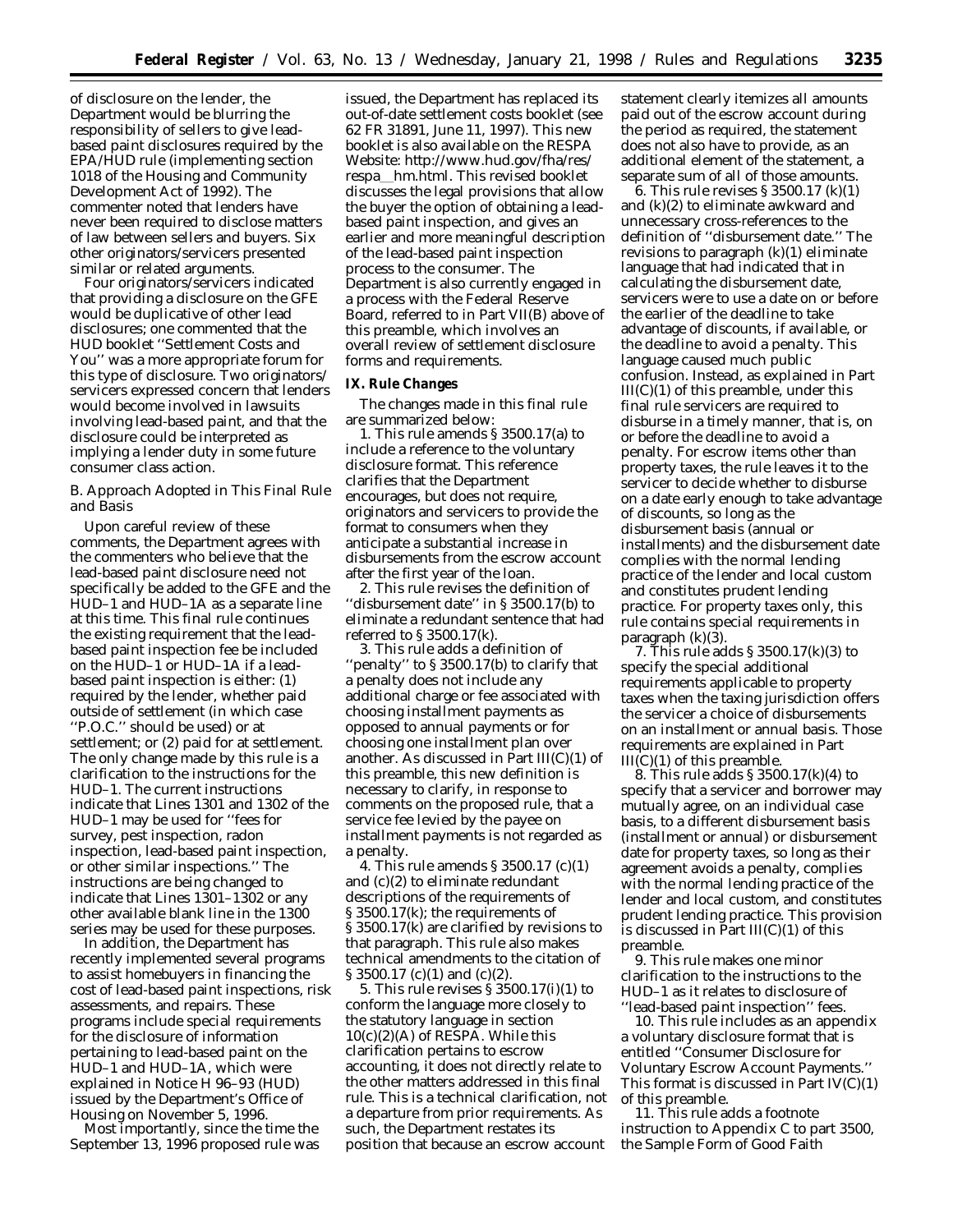Estimate, to clarify that single item analysis with a 1-month cushion can be used in developing the estimates for reserves relating to lines 1000–1005 of the Good Faith Estimate.

### **Findings and Certifications**

#### *Paperwork Reduction Act*

The information collection requirements in this final rule have been approved by the Office of Management and Budget (OMB) in accordance with the Paperwork Reduction Act of 1995 (44 U.S.C. 3501–3520), and assigned OMB control number 2502–0517. An agency may not conduct or sponsor, and a person is not required to respond to, a collection of information unless the collection displays a valid control number.

### *Environmental Impact*

In accordance with 24 CFR 50.19(c)(1) of the Department's regulations, this rule does not direct, provide for assistance or loan and mortgage insurance for, or otherwise govern or regulate property acquisition, disposition, lease, rehabilitation, alteration, demolition, or new construction, or set out or provide for standards for construction or construction materials, manufactured housing, or occupancy. Therefore, this rule is categorically excluded from the requirements of the National Environmental Policy Act (42 U.S.C. 4321).

#### *Executive Order 12866*

The Office of Management and Budget (OMB) reviewed this rule under Executive Order 12866, *Regulatory Planning and Review,* issued by the President on September 30, 1993. OMB determined that this rule is a ''significant regulatory action,'' as defined in section 3(f) of the Order (although not economically significant, as provided in section  $3(f)(1)$  of the Order). Any changes made in this rule subsequent to its submission to OMB are identified in the docket file, which is available for public inspection between 7:30 a.m. and 5:30 p.m. in the Office of the Rules Docket Clerk, Office of General Counsel, Room 10276, Department of Housing and Urban Development, 451 Seventh Street, SW, Washington, DC.

#### *Regulatory Flexibility Act*

The Secretary, in accordance with the Regulatory Flexibility Act (5 U.S.C. 605(b)), has reviewed this rule before publication and by approving it certifies that this rule would not have a significant economic impact on a substantial number of small entities.

This rule will maintain existing requirements, but clarify them. It also recommends voluntary use of certain practices that would benefit consumers, including voluntary use of a model disclosure format.

#### *Executive Order 12612, Federalism*

The General Counsel, as the Designated Official under section 6(a) of Executive Order 12612, *Federalism,* has determined that the policies contained in this rule would not have substantial direct effects on States or their political subdivisions, or the relationship between the Federal Government and the States, or on the distribution of power and responsibilities among the various levels of government. As a result, the rule is not subject to review under the Order. The rule is directed toward clarifying existing requirements and encouraging voluntary use of certain practices that the Department believes would be beneficial to consumers.

#### *Unfunded Mandates Reform Act*

Title II of the Unfunded Mandates Reform Act of 1995 (UMRA) (Pub. L. 104–4; approved March 22, 1995), establishes requirements for Federal agencies to assess the effects of their regulatory actions on State, local, and tribal governments, and on the private sector. This rule does not impose any Federal mandates on any State, local, or tribal governments, or on the private sector, within the meaning of the UMRA.

### **List of Subjects in 24 CFR Part 3500**

Consumer protection, Condominiums, Housing, Mortgages, Mortgage servicing, Reporting and recordkeeping requirements.

For the reasons stated in the preamble, part 3500 of title 24 of the Code of Federal Regulations is amended as set forth below.

# **PART 3500—REAL ESTATE SETTLEMENT PROCEDURES ACT**

1. The authority citation is revised to read as follows:

**Authority:** 12 U.S.C. 2601 *et seq.*; 42 U.S.C. 3535(d).

2. In § 3500.17:

a. Paragraph (a) is amended by adding a sentence at the end;

b. Paragraph (b) is amended by revising the definition of ''*Disbursement date*'', and by adding a new definition

of ''*Penalty*'' in alphabetical order; c. Paragraphs  $(c)(2)$  and  $(c)(3)$  are revised;

d. Paragraph (f) is amended by adding a new paragraph (f)(2)(iii);

e. Paragraph (i) is amended by revising the third sentence of the introductory text of paragraph (i)(1) and by revising paragraph  $(i)(1)(iv)$ ; and

f. Paragraph  $(k)$  is revised, to read as follows:

#### **§ 3500.17 Escrow accounts.**

(a) \* \* \* A HUD Public Guidance Document entitled ''Consumer Disclosure for Voluntary Escrow Account Payments'' provides a model disclosure format that originators and servicers are encouraged, but not required, to provide to consumers when the originator or servicer anticipates a substantial increase in disbursements from the escrow account after the first year of the loan. The disclosures in that model format may be combined with or included in the Initial Escrow Account Statement required in § 3500.17(g). (b)  $* * * *$ 

\* \* \* \* \* *Disbursement date* means the date on which the servicer actually pays an

escrow item from the escrow account. \* \* \* \* \* *Penalty* means a late charge imposed by the payee for paying after the disbursement is due. It does not include any additional charge or fee imposed by the payee associated with choosing installment payments as opposed to annual payments or for choosing one

installment plan over another.

\* \* \* \* \* (c) \* \* \*

(2) *Escrow analysis at creation of escrow account.* Before establishing an escrow account, the servicer must conduct an escrow account analysis to determine the amount the borrower must deposit into the escrow account (subject to the limitations of paragraph  $(c)(1)(i)$  of this section), and the amount of the borrower's periodic payments into the escrow account (subject to the limitations of paragraph  $(c)(1)(ii)$  of this section). In conducting the escrow account analysis, the servicer must estimate the disbursement amounts according to paragraph (c)(7) of this section. Pursuant to paragraph (k) of this section, the servicer must use a date on or before the deadline to avoid a penalty as the disbursement date for the escrow item and comply with any other requirements of paragraph (k) of this section. Upon completing the initial escrow account analysis, the servicer must prepare and deliver an initial escrow account statement to the borrower, as set forth in paragraph (g) of this section. The servicer must use the escrow account analysis to determine whether a surplus, shortage, or deficiency exists and must make any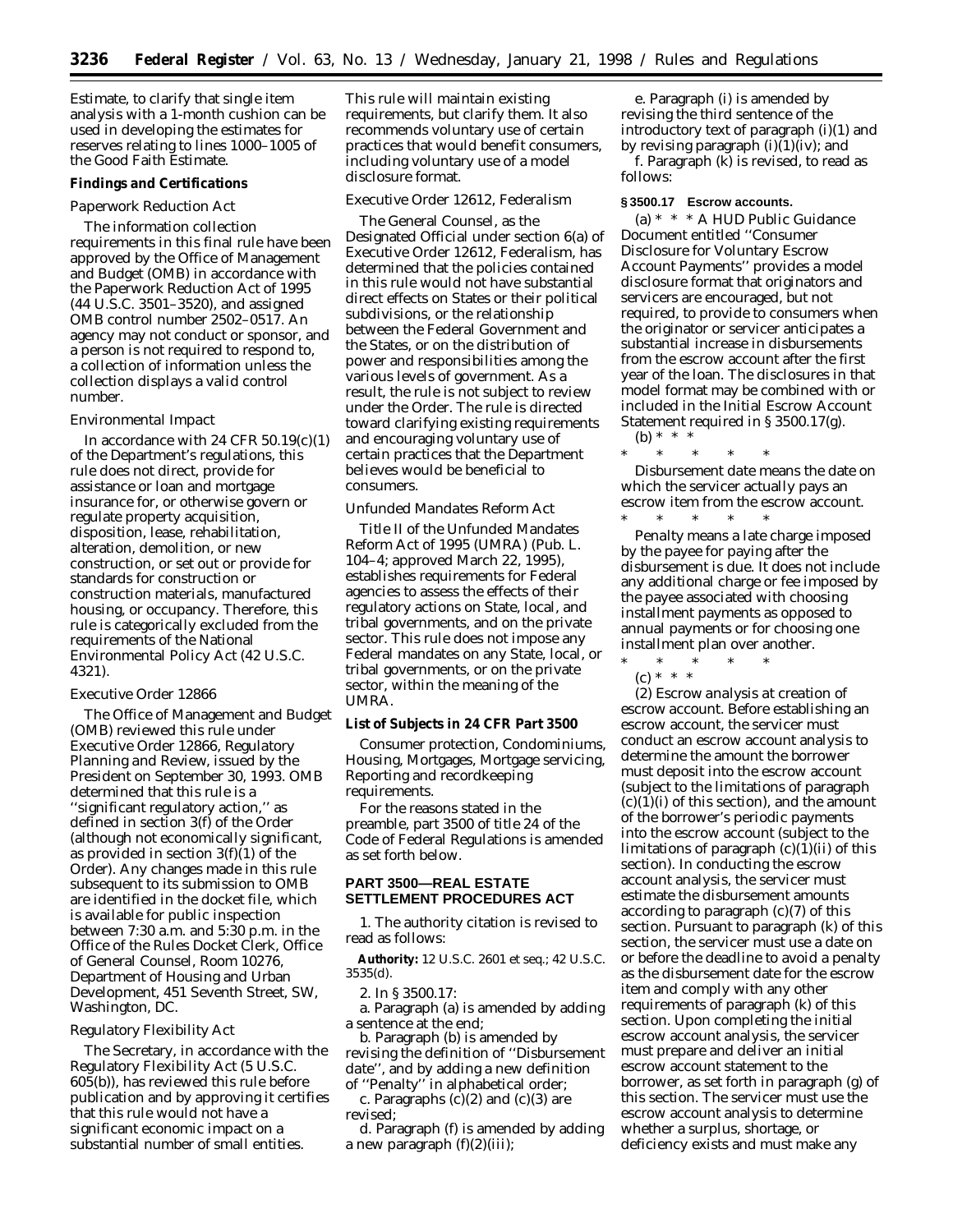adjustments to the account pursuant to paragraph (f) of this section.

(3) *Subsequent escrow account analyses.* For each escrow account, the servicer must conduct an escrow account analysis at the completion of the escrow account computation year to determine the borrower's monthly escrow account payments for the next computation year, subject to the limitations of paragraph  $(c)(1)(ii)$  of this section. In conducting the escrow account analysis, the servicer must estimate the disbursement amounts according to paragraph (c)(7) of this section. Pursuant to paragraph (k) of this section, the servicer must use a date on or before the deadline to avoid a penalty as the disbursement date for the escrow item and comply with any other requirements of paragraph (k) of this section. The servicer must use the escrow account analysis to determine whether a surplus, shortage, or deficiency exists, and must make any adjustments to the account pursuant to paragraph (f) of this section. Upon completing an escrow account analysis, the servicer must prepare and submit an annual escrow account statement to the borrower, as set forth in paragraph (i) of this section.

- \* \* \* \* \*
- (f) \* \* \*
- $(2) * * * *$

(iii) After an initial or annual escrow analysis has been performed, the servicer and the borrower may enter into a voluntary agreement for the forthcoming escrow accounting year for the borrower to deposit funds into the escrow account for that year greater than the limits established under paragraph (c) of this section. Such an agreement shall cover only one escrow accounting year, but a new voluntary agreement may be entered into after the next escrow analysis is performed. The voluntary agreement may not alter how surpluses are to be treated when the next escrow analysis is performed at the end of the escrow accounting year % covered by the voluntary agreement.  $\ast$   $\qquad \ast$   $\qquad \ast$ 

- \* \* \* \* \*
- (i) \* \* \*

 $(1)$  \* \* \* The annual escrow account statement must include, at a minimum, the following (the items in paragraphs  $(i)(1)(i)$  through  $(i)(1)(iv)$  must be clearly itemized):

\* \* \* \* \* (iv) The total amount paid out of the escrow account during the same period for taxes, insurance premiums, and other charges (as separately identified);

\* \* \* \* \* (k) *Timely payments.* (1) If the terms of any federally related mortgage loan

require the borrower to make payments to an escrow account, the servicer must pay the disbursements in a timely manner, that is, on or before the deadline to avoid a penalty, as long as the borrower's payment is not more than 30 days overdue.

(2) The servicer must advance funds to make disbursements in a timely manner as long as the borrower's payment is not more than 30 days overdue. Upon advancing funds to pay a disbursement, the servicer may seek repayment from the borrower for the deficiency pursuant to paragraph (f) of this section.

(3) For the payment of property taxes from the escrow account, if a taxing jurisdiction offers a servicer a choice between annual and installment disbursements, the servicer must also comply with this paragraph (k)(3). If the taxing jurisdiction neither offers a discount for disbursements on a lump sum annual basis nor imposes any additional charge or fee for installment disbursements, the servicer must make disbursements on an installment basis. If, however, the taxing jurisdiction offers a discount for disbursements on a lump sum annual basis or imposes any additional charge or fee for installment disbursements, the servicer may at the servicer's discretion (but is not required by RESPA to), make lump sum annual disbursements in order to take advantage of the discount for the borrower or avoid the additional charge or fee for installments, as long as such method of disbursement complies with paragraphs  $(k)(1)$  and  $(k)(2)$  of this section. HUD encourages, but does not require, the servicer to follow the preference of the borrower, if such preference is known to the servicer.

(4) Notwithstanding paragraph (k)(3) of this section, a servicer and borrower may mutually agree, on an individual case basis, to a different disbursement basis (installment or annual) or disbursement date for property taxes from that required under paragraph  $(k)(3)$  of this section, so long as the agreement meets the requirements of paragraphs  $(k)(1)$  and  $(k)(2)$  of this section. The borrower must voluntarily agree; neither loan approval nor any term of the loan may be conditioned on the borrower's agreeing to a different disbursement basis or disbursement date.

\* \* \* \* \*

3. In Appendix A to part 3500, under the text heading ''Line Item Instructions'', and under the subheading ''Section L. Settlement Charges'', the paragraph beginning with the phrase

''Lines 1301 and 1302'' is revised to read as follows:

# **Appendix A to Part 3500—Instructions for Completing HUD–1 and HUD–1A Settlement Statements; Sample HUD–1 and HUD–1A Statements**

\* \* \* \* \* *Line Item Instructions*

\* \* \* \* \*

Section L. Settlement Charges<br>  $*$   $\qquad *$   $\qquad *$   $\qquad *$ 

\* \* \* \* \* Lines 1301 and 1302, or any other available blank line in the 1300 series, are used for fees for survey, pest inspection, radon inspection, lead-based paint inspection, or other similar inspections.

\* \* \* \* \* 4. Appendix C to part 3500 is amended by adding a new footnote 3 after the word ''Reserves'' in the first column of the table, and by adding the following text under the heading ''FOOTNOTES'' at the end after the text of footnote 2, to read as follows:

#### **Appendix C to Part 3500—Sample Form of Good Faith Estimate**

\* \* \* \* \*

Footnotes

\* \* \* \* \* 3As an alternative to using aggregate accounting with no more than a two-month cushion, the estimate may be obtained by using single-item accounting with no more than a one-month cushion.

Dated: January 13, 1998.

#### **Nicolas P. Retsinas,**

*Assistant Secretary for Housing-Federal Housing Commissioner.*

The following Appendix, ''Public Guidance Document, Consumer Disclosure for Voluntary Escrow Account Payments'', will not be codified in title 24 of the Code of Federal Regulations.

### **Appendix**

Public Guidance Document

Consumer Disclosure for Voluntary Escrow Account Payments

The bills paid out of your escrow account are expected to increase substantially after the first year[.] [because \_\_\_\_\_\_\_\_\_\_\_.] Under normal escrow practices, your monthly escrow payment in the second year could be much higher than in the first.

You may voluntarily choose to make higher payments during the first year to reduce or eliminate the monthly payment increase in the second year. If you are interested in doing this, contact: lllllllllll.

<sup>[</sup>INSTRUCTIONS TO PREPARER: You are encouraged to provide this document to borrowers when you anticipate a substantial increase in bills paid out of the escrow account after the first year of the loan. Explanation of the reason for the increase is